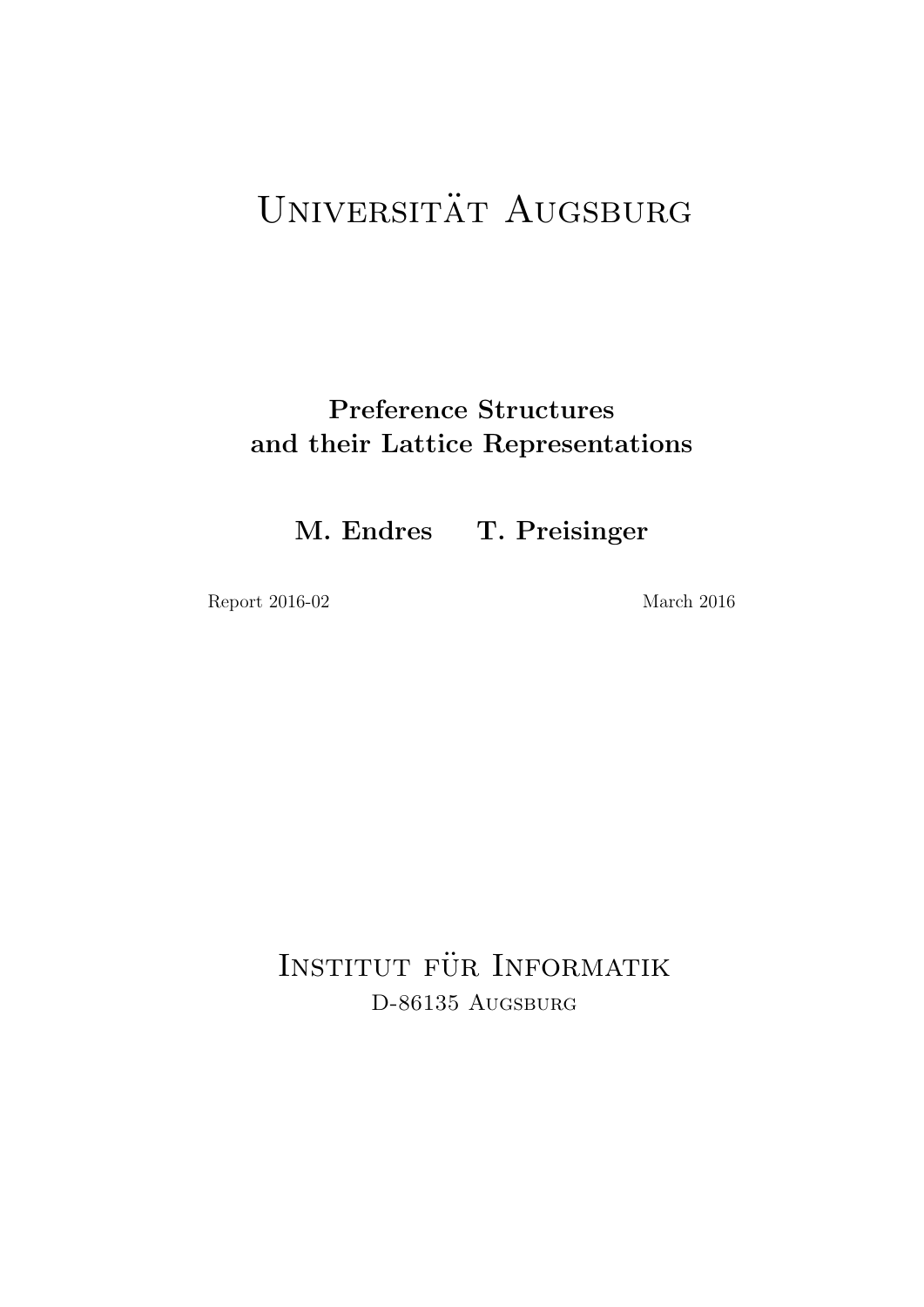Copyright  $\odot$  M. Endres T. Preisinger Institut für Informatik Universität Augsburg D–86135 Augsburg, Germany http://www.Informatik.Uni-Augsburg.DE — all rights reserved —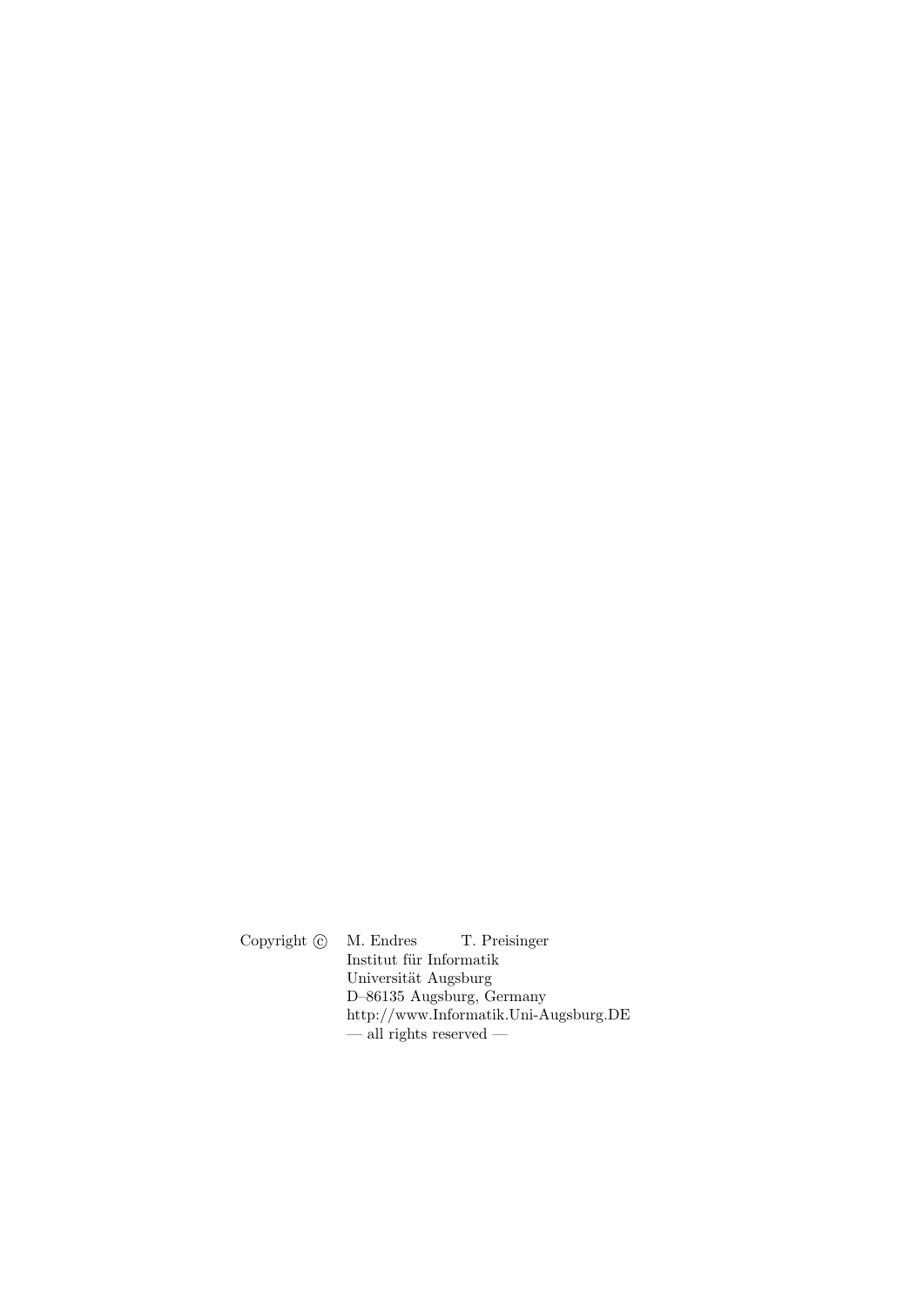## Preference Structures and their Lattice Representations

Markus Endres<sup>a</sup> and Timotheus Preisinger<sup>b</sup>

<sup>a</sup>University of Augsburg, Germany, endres@informatik.uni-augsburg.de <sup>b</sup>DEVnet Holding GmbH, Germany, t.preisinger@devnet.de

#### Abstract

Preferences are an important natural concept in real life and are wellknown in the database and artificial intelligence community. The integration of preference queries in database systems enables satisfying search results by delivering best matches, even when no object in a dataset fulfills all preferences perfectly. Skyline queries are the most prominent representatives of preferences queries. The target is to select those tuples from a dataset that are optimal with respect to a set of designated preference attributes. But users do not only think of finding the Pareto frontier, they often want to find the best objects concerning an *explicit specified preference order*. While preferences themselves often are defined as *general strict partial orders*, almost all algorithms are designed to evaluate Pareto preferences combining weak orders, i.e., Skylines. In this paper, we consider general strict partial orders and we present a method to evaluate such explicit preferences by embedding any strict partial order into a lattice. This enables preference evaluation with specialized lattice based algorithms.

### 1 Introduction

The Skyline operator [2] has emerged as an important and popular technique for searching the best objects in multi-dimensional datasets. A Skyline query selects those objects from a dataset *D* that are not dominated by any others. An object *p* having *d* attributes (dimensions) dominates an object *q*, if *p* is strictly better than *q* in at least one dimension and not worse than *q* in all other dimensions, for a defined comparison function.

An example for a Skyline query is the search for a car that is *cheap* and has *high horse power* (hp). Unfortunately, these two goals are complementary as cars with high power tend to be more expensive, cp. Table 1. The *Skyline* consists of all cars that are not worse than any other car in both dimensions. In our example these are the cars with  $id \in \{3, 4, 7\}$ .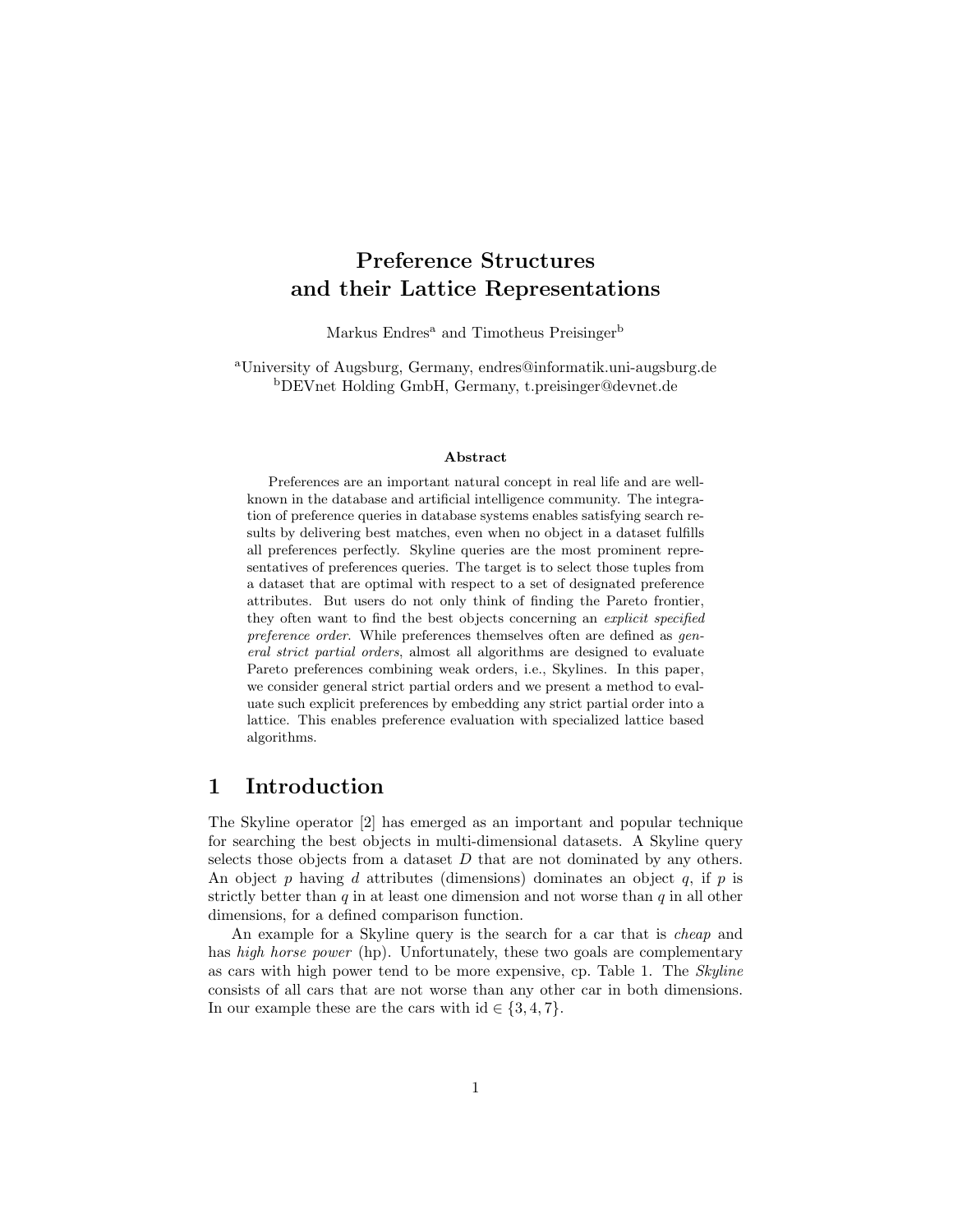Table 1: Sample dataset of cars.

| car | id             | make       | color  | price | hp  |
|-----|----------------|------------|--------|-------|-----|
|     | 1              | Ford       | black  | 70K   | 180 |
|     | $\overline{2}$ | Mercedes   | purple | 75K   | 200 |
|     | 3              | <b>BMW</b> | red    | 50K   | 230 |
|     | 4              | Audi       | blue   | 45K   | 170 |
|     | 5              | Mercedes   | cyan   | 55K   | 190 |
|     | 6              | GMC        | yellow | 70K   | 150 |
|     |                | <b>BMW</b> | green  | 48K   | 220 |

Skyline queries and the more general concept of *preference* database queries have been subject to research for more than one decade [38]. Preferences enable users to specify a pattern that describes the type of information he is searching for. Since preferences express *soft constraints*, the most similar data will be returned when no data exactly matches that pattern. From this point of view, preference database queries are an effective method to reduce very large datasets to a small set of highly relevant tuples that are optimal compromises for the user.

In many approaches, preferences are modeled as *strict partial orders* (SPO), and therefore *transitivity* holds, cf. e.g., [22, 5]. When evaluating a preference *P* on a dataset *D*, the tuples in *D* that are not dominated by any other tuple in *D* w.r.t. *P* are called the *maximal values* or *the Skyline* in the case of a Pareto preference query. The objective of a preference query is to find the tuple(s) in a dataset that are maximal with respect to a given set of preferences.

Example 1. *Figure 1 expresses a simple user preference on the domain of colors* dom(*color*) = *{red, blue, green, yellow, purple, black, cyan} when searching for a car in Table 1. The colors* red*,* blue*, and* green *are preferred over* yellow *and* purple*, which are better than* black *and* cyan*. Thereby, all colors in the same set should be considered as equally good and as* substitutable *(we refer to this as* regular Substitutable Values (SV) semantics *later on in this paper [23]).*



Figure 1: Preference on colors.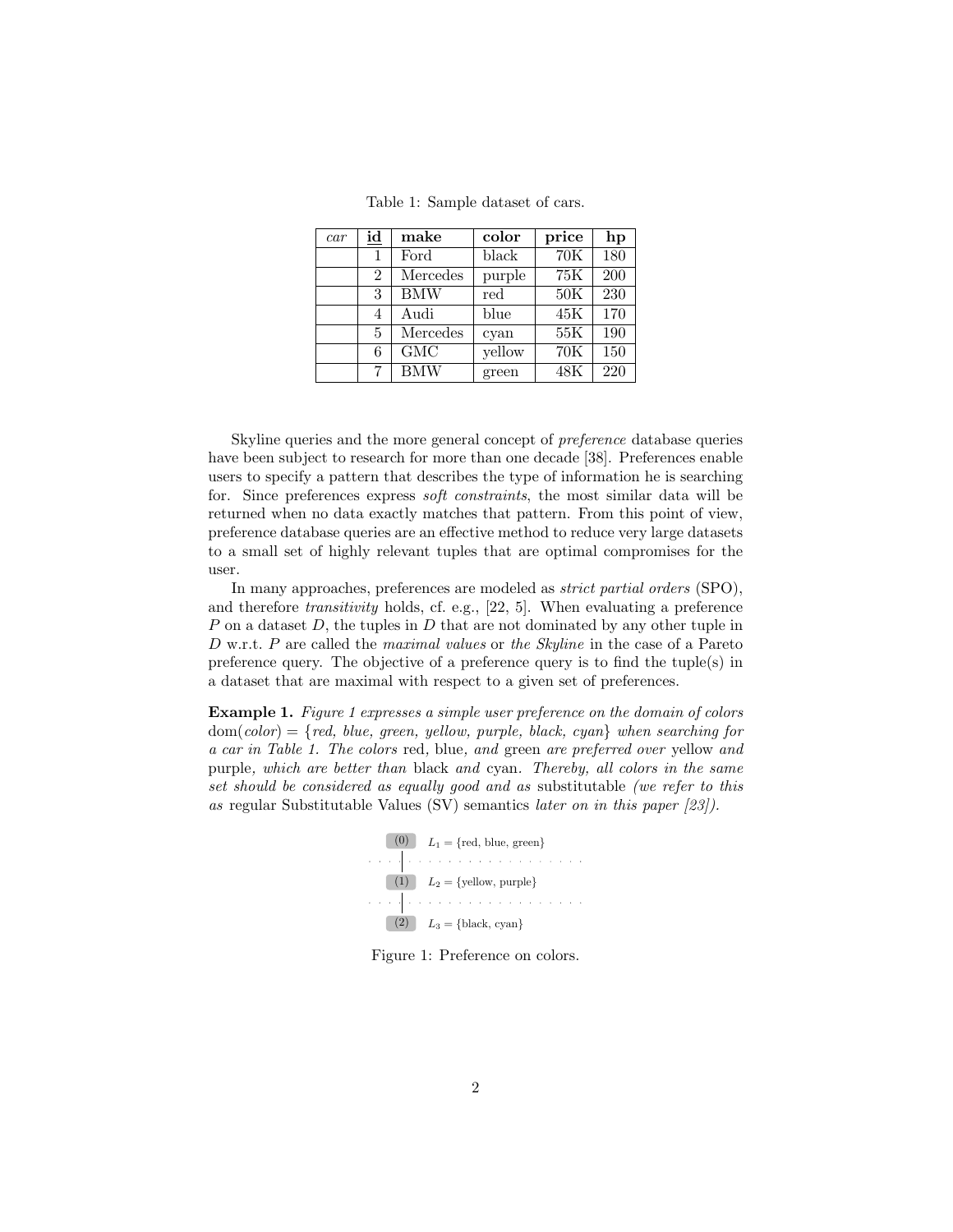A *Better-Than Graph* (BTG, also known as Hasse diagram) is a visual representation of the domination of domain elements for a preference as can be seen in Figure 1. The *nodes* in this BTG represent *equivalence classes*. Each equivalence class contains objects which are mapped to the same level by a *utility function*. The *edges* in the BTG state dominance.

The preference order in Figure 1 forms a weak order, because all values in the same equivalence class are considered as substitutable and for each equivalence class we can specify a numerical value which represents a node in the BTG. In real life a user does not have necessarily such simple preferences, but specifies his wishes in a more explicit way.

Example 2. *A general strict partial order which does* not *form a weak order is given in Figure 2. In fact,* red*,* blue*, and* green *are the best values, but they are not considered as* substitutable *(* trivial SV-semantics*). In addition,* green *is not better than* yellow *or* purple*, i.e., the 'best values' cannot lie in the same equivalence class, we cannot represent* red*,* blue*, and* green *with one single numerical value as in Figure 1.*



Figure 2: Hasse diagram for a general SPO.

Based on such simple preferences on single domains, we can build complex preferences on multiple attributes of a database relation. For example, the *Pareto preference* renders all included preferences as *equally important*. In the literature this kind of data selection is also called the *Skyline operator* [2]. Typically such techniques are used to find optimal tuples w.r.t. potentially conflicting goals.

There are many algorithms for the computation of preference queries (see [6] for an overview). Many of them rely on a nested-loop and tuple-to-tuple comparison approach (e.g., Block-Nested-Loop, BNL [2]). The major advantage of the BNL algorithm is its simplicity and suitability for computing the maxima of *general strict partial orders*. However, most of the tuple-comparison algorithms have a *quadratic* worst-case time complexity,  $\mathcal{O}(n^2d)$  – where *n* is the size of the *d*-dimensional input data.

On the other hand there are many algorithms which exploit the *lattice structure* induced by a Pareto preference for efficient preference evaluation, cp. [30, 33, 12, 11, 26, 21, 14]. In a lattice, two arbitrary elements have an infimum and a supremum. Most of these algorithms offer excellent performance for domains with low cardinalities. The lattice based algorithms are the only ones with a *linear runtime complexity*,  $\mathcal{O}(dV + dn)$ , where V is the product of the cardinalities of the *d* low-cardinality domains. Apart from the domain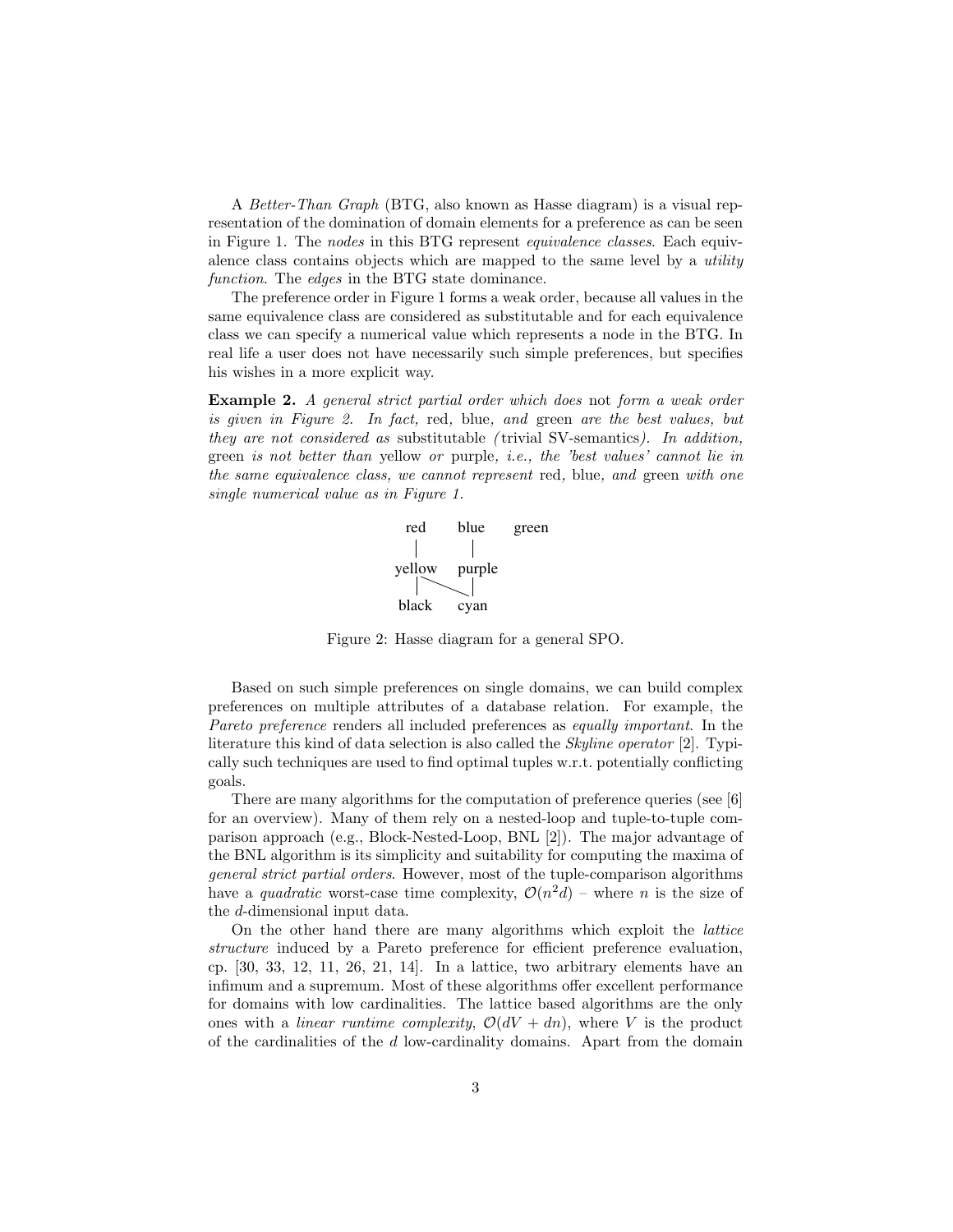size restriction, lattice based algorithms can only deal with *Pareto preferences consisting of preferences that form weak orders* on their domains. But this is not always suitable for real life applications as in Figure 2.

In this paper, we present a method to embed any strict partial order into a lattice. That means, we overcome the weak order restriction and thus *make lattice-based algorithms capable of dealing with general strict partial orders*. For this, we show 1.) how to transform general strict partial orders into lattice structures, 2.) how to construct smaller lattices in the case of special base preferences, and 3.) how to combine weak orders and general strict partial orders into lattices.

The rest of this paper is organized as follows: Section 2 contains the formal background. Section 3 presents the embedding of general database preferences into lattices, and in Section 4 we present a method to construct smaller lattices for base preferences. In Section 5 we show how to combine weak order preferences and general strict partial orders. In Section 6 we discuss some implementation details. Section 7 provides some related work and Section 8 contains our concluding remarks.

## 2 Background

Preference queries in database systems have been in focus for some time, leading to diverse approaches, e.g., [5, 22]. We review [22, 23], where preferences are modeled as strict partial orders.

#### 2.1 Preference Modeling

Following [22] a database preference *P* is defined as  $P := (A, \langle p \rangle)$ , where *A* is a set of attributes and *<<sup>P</sup>* is a *strict partial order* (SPO) on the domain of *A*. The term  $x < p$  *y* for  $x, y \in \text{dom}(A)$  is interpreted as "*I like y more than x*", "*is preferred to*", or "*is more probable than*", and so forth. As strict partial orders are *transitive*, *better-than* relations in this model are, too. The *maximal values* of  $P = (A, \lt_P)$  are defined as

$$
M(P) := \{ v \in \text{dom}(A) | \ \exists w \in \text{dom}(A) : v <_{P} w \} \tag{1}
$$

If of two different objects none is better w.r.t. a preference, we call them *indifferent*, cp. [22, 10, 15]. The *indifference* relation  $\Vert p \Vert$  is defined as:

$$
x \parallel_P y \Leftrightarrow \neg(x <_P y \lor y <_P x)
$$

Keep in mind that, in general,  $\Vert p$  is reflexive, symmetric, but *not transitive* [15].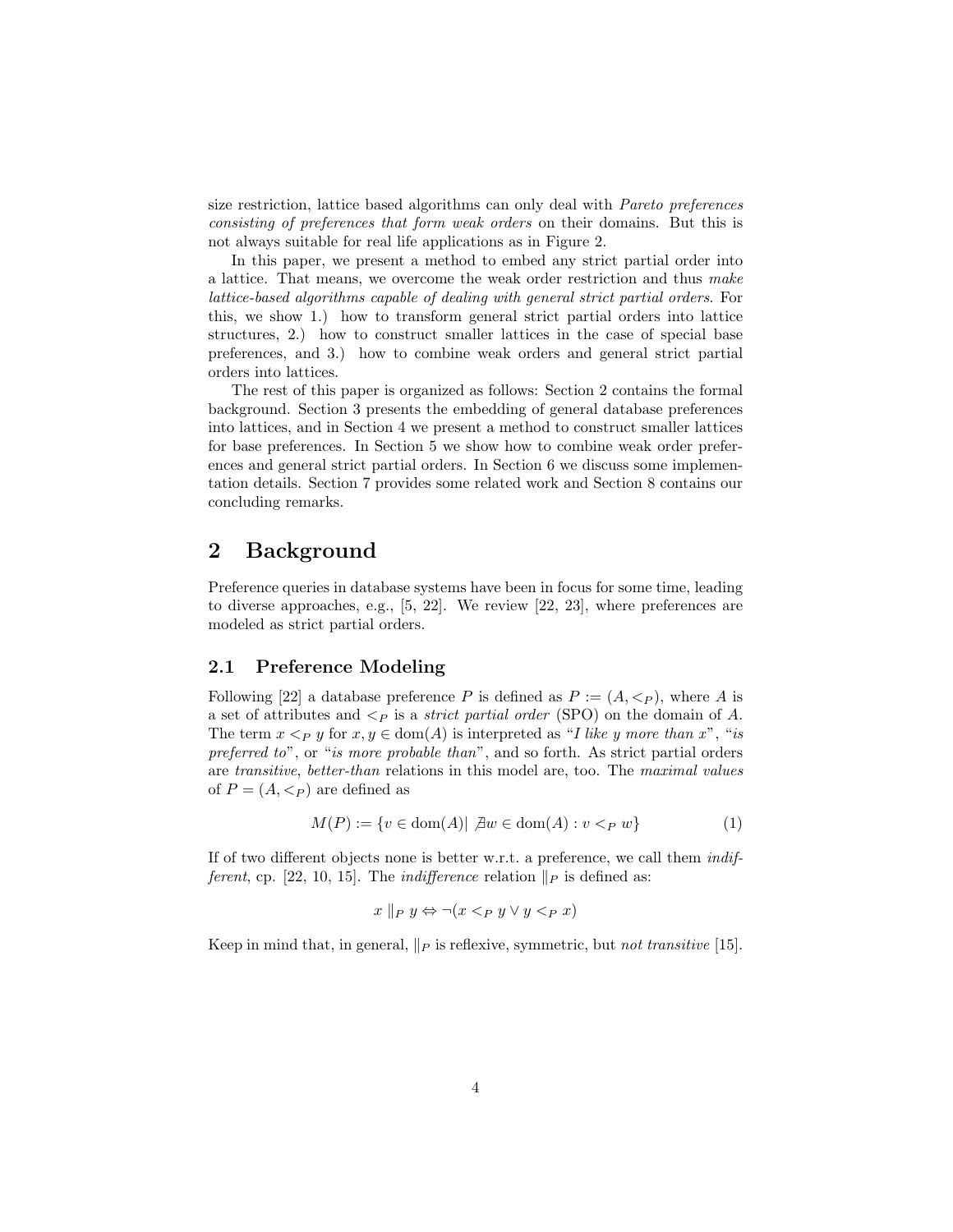#### 2.2 Weak Order Preferences

An important subclass of strict partial orders are *weak order preferences* (WOP). Following [15, 16], a weak order preference is a strict partial order in which *indifference is transitive.* For any WOP we can define a *utility function* [15] mapping each attribute value to a number to determine dominance between two values. The utility function depends on the type of preference as can be seen in the next section.

**Lemma 1** (Utility Function for WOPs [15]). *Each weak order preference*  $P =$  $(A, \leq_P)$  *has a* utility function *to determine the dominance between values:* 

$$
u_P : dom(A) \to \mathbb{R}_0^+ x <_P y \iff u_P(x) > u_P(y)
$$

For weak order preferences indifferent values belong to the same *equivalence class*. The equivalence class of an attribute value *x* can be identified by  $u_P(x)$ . Note that if *P* is a weak order then  $\|_P$  is an equivalence relation (reflexive, symmetric, transitive).

**Definition 1** (max(P)). max(P)  $\in \mathbb{R}_0$  *is the* maximum  $u_P$  value for a weak *order preference P.*

$$
\max(P) := \max\{u_P(v) \mid \forall v \in \text{dom}(A)\}
$$

#### 2.3 Base Preferences

Preferences on single attributes like *discrete* (*categorical*) or *continuous* (*numerical*) domains are called *base preferences*, cp. [24]. Usually they can be defined as WOPs having a utility function, such that

$$
u_P(v) := \begin{cases} f(v) & \text{if } d = 0\\ \left\lceil \frac{f(v)}{d} \right\rceil & \text{if } d > 0 \end{cases}
$$
 (2)

where  $f : \text{dom}(A) \to \mathbb{R}_0^+$  is a score function and  $d \in \mathbb{R}_0^+$ . In the case of  $d = 0$ the function  $f(v)$  models the *distance* to the best value. A *d*-parameter  $d > 0$ represents a discretization, which is used to group ranges of scores together. The *d*-parameter maps different function values to a single integer number. Choosing  $d > 0$  effects that attribute values with identical  $u_P(v)$  value become *indifferent* and stay in the same *equivalence class*.

The definition of the function *f* depends on the type of preference. The  $BETWEEN_d(A, [low, up])$  preference for example expresses the wish for a value between a *lower* and an *upper* bound. If this is infeasible, values having the smallest distance to  $[low, up]$  are preferred, where the distance is discretized by the parameter *d*. The scoring function is  $f(v) = \max\{low - v, 0, v - up\}$ . The AROUND<sub>d</sub> $(A, v)$  is a special case of the former, where  $low = up =: v$ . The preferences  $\text{LOWEST}_d(A, \text{inf}_A)$  and  $\text{HIGHEST}_d(A, \text{sup}_A)$  express the wish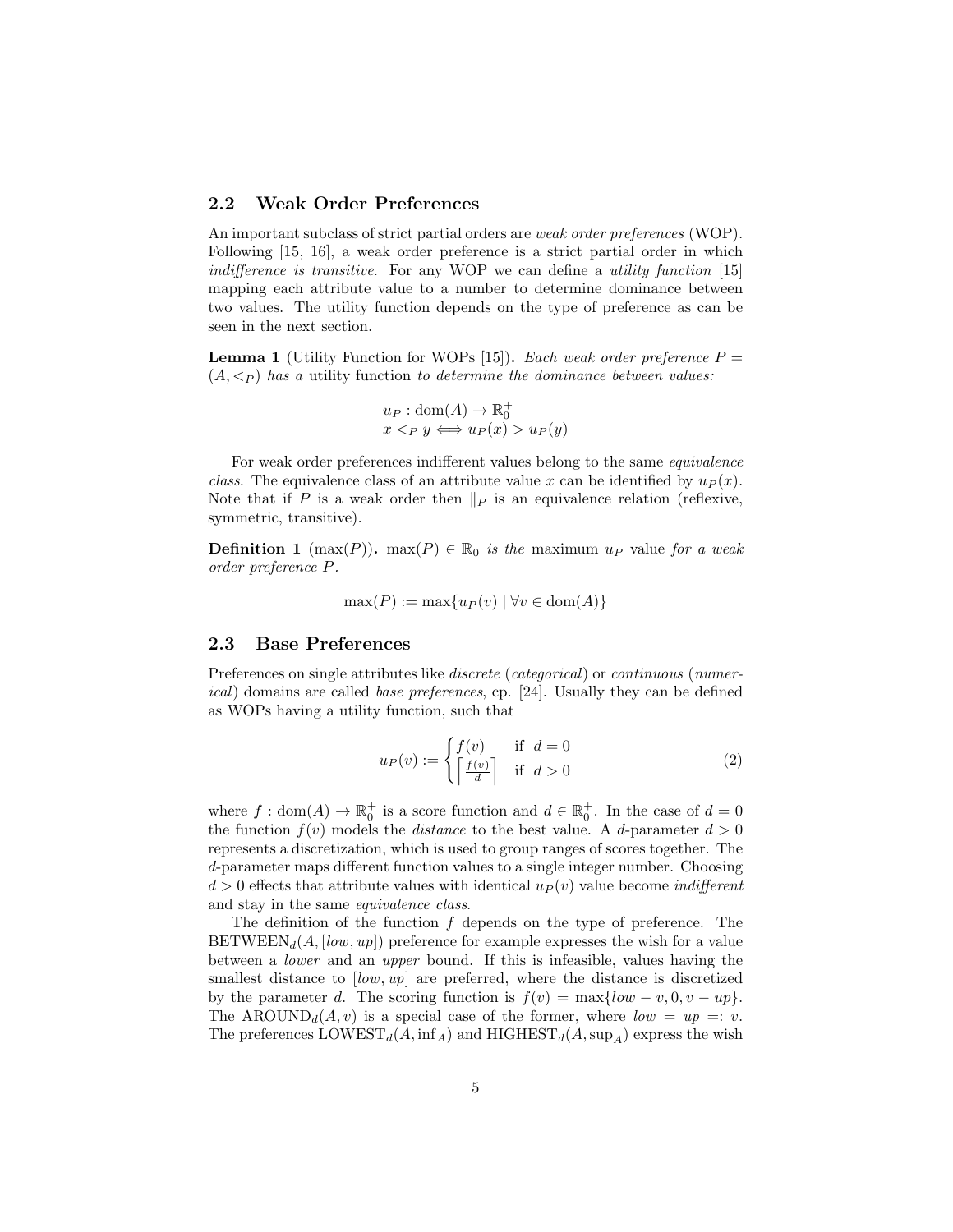for the minimum and maximum, where  $\inf_A$  and  $\sup_A$  are the infimum and supremum of dom(*A*).

In a categorical domain LAYERED<sub>m</sub>( $A$ ,  $\{L_1, \ldots, L_m\}$ ) expresses that a user has a set of preferred values given by the disjoint sets  $L_i$ , which form a partition of dom( $A$ ). Thereby the values in  $L_1$  are the most preferred values. The scoring function equals  $f(v) = i - 1 \Leftrightarrow x \in L_i$ . Figure 1 shows an example for such a preference.

#### 2.4 Complex Preferences

Complex preferences combine other preferences and determine the relative importance of these. Intuitively, people speak of "*this preference is more important to me than that one*" or "*these preferences are all equally important*" (Pareto) [22, 5]. Hence, we need a notion of equality w.r.t. a preference.

A simple approach for the notion of equality w.r.t. a preference is to use strict equality of the domain values. But *equivalence classes* can be applied here as well. For example, if for two values  $x, x'$ ,  $u_P(x) = u_P(x')$ , i.e., the tuples have the same utility value; they belong to the same *equivalence class* and hence  $x < p$   $y \Leftrightarrow x' < p$  *y* for all *y*.

The *substitutable value semantics* has been introduced in [23] to have *in* $d$ *i* $f$ [*erence as a transitive relation* and every preference  $P$  is associated with an SV-relation  $\cong_P$  on dom(*A*), where the equivalence classes contain "equally good" objects.

#### Definition 2 (Substitutable Values (SV)).

*Let*  $P = (A, \langle p \rangle)$ .  $\cong_P$  *is P*'s substitutable values relation *(SV) iff*  $\forall x, y, z \in$ *dom*(*A*)

- *a)*  $x \cong_P y \implies x \parallel_P y$
- *b*)  $(x < p, y \land y \cong p, z) \lor (x \cong p, y \land y < p, z) \Rightarrow x < p, z$
- $c) \cong_{P}$  *is reflexive, symmetric, and transitive*

*The identity relation on attribute set A is called* trivial SV-relation  $(=_P)$ *. The* regular SV-relation  $~\sim_P$  *is the equivalence relation induced by the equivalence classes computed by u<sup>P</sup> .*

Note that this definition of SV-semantics is needed to preserve the strict order property of complex preferences, cp. [23, 15].

The intuition behind SV-relations is that a tuple *x* can be substituted by  $x'$ , if  $x \cong_P x'$  holds. For *base preferences* regular SV-semantics  $\sim_P$  does not affect  $\langle P \rangle$  itself, but expresses that it is admissible to substitute values for each other. The difference occurs when such preferences are combined to *complex preferences*, e.g., a Pareto preference, where  $\sim_P$  does affect  $\lt_P$ . Then, the value of the utility function  $u_P$  alone is not sufficient to determine domination.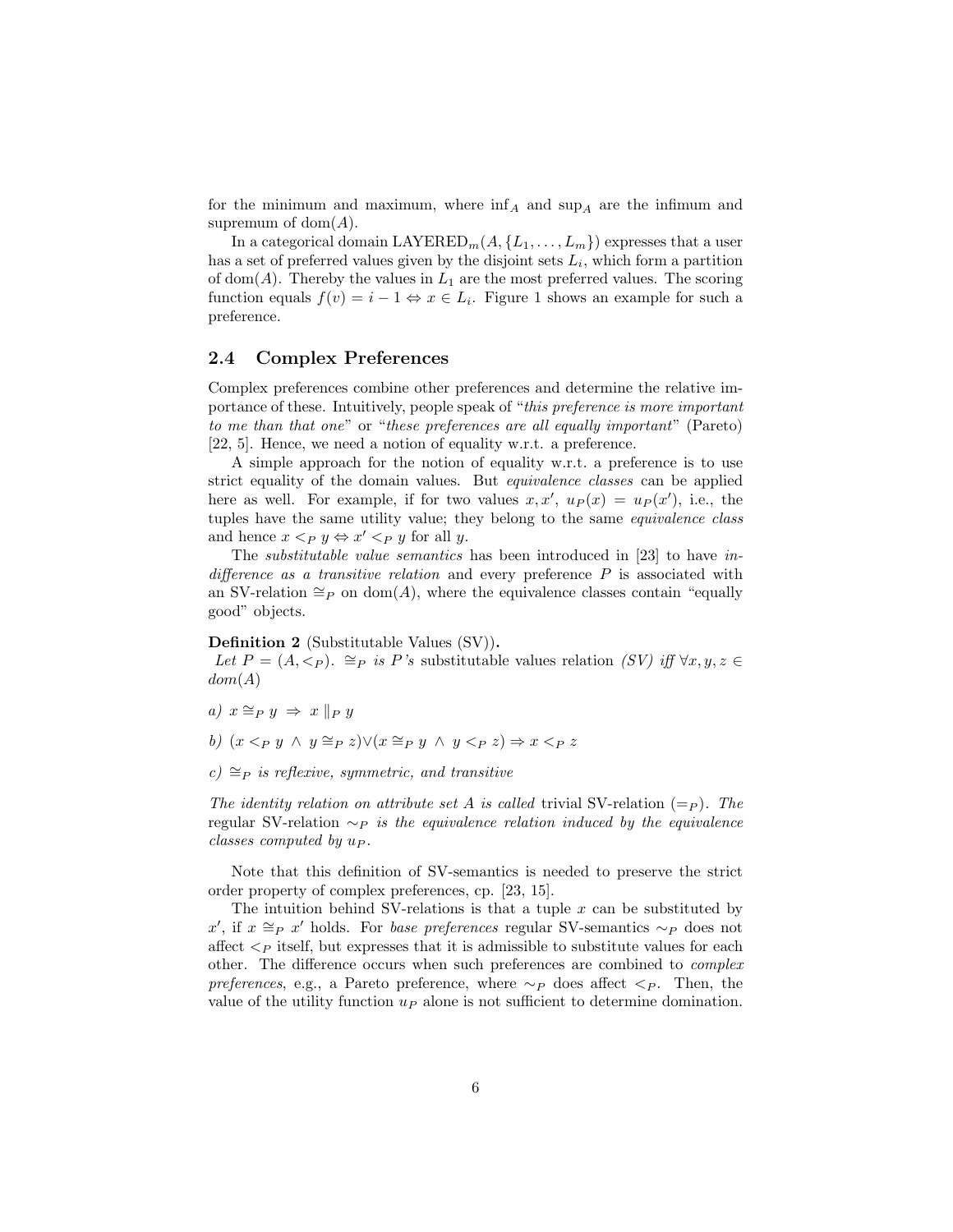**Definition 3** (Pareto Preference). *Given m* preferences  $P_i = (A_i, \langle P_i)$  and  $\omega$ *bjects*  $x = (x_1, \ldots, x_m)$ ,  $y = (y_1, \ldots, y_m) \in \text{dom}(A_1 \times \cdots \times A_m)$ . A Pareto *preference*  $P := P_1 \otimes \ldots \otimes P_m$  *is defined as:* 

$$
x <_P y \iff \exists i : x_i <_{P_i} y_i \land (\forall i, j \in \{1, ..., m\}, j \neq i : (x_j <_{P_j} y_j \lor x_j \cong_{P_j} y_j))
$$

Note that although we have only WOPs as input preferences for a Pareto preference *P*, *P* itself forms a strict partial order, but not a WOP anymore [5]. All input values leading to the same utility value combination  $(u_{P_1}(v),...,u_{P_m}(v))$ for the WOPs  $P_i$  in  $P$  belong to the same equivalence class.

**Example 3.** *Reconsider Example 1. The preference*  $P_1$  *on colors (Figure 1) now should be equally important to*  $P_2 := \text{AROUND}_5(\text{price}, 50K)$  *(Pareto preference query*). Let  $x = (red, 50K)$  and  $y = (blue, 45K)$  be two tuples as in Table 1. *Using* trivial *SV-semantics the tuple* (*red,* 50*K*) *is not better than* (*blue,* 45*K*)*, although a price of*  $$50K \ (u_{P_1}(50K) = 0)$  is better than  $$45K \ (u_{P_1}(45K) = 1)$ . *Due to the trivial SV-semantics 'red' and 'blue' are* not *substitutable. Note that the same holds for* (*green,*  $48K$ *), i.e., the result are the cars with id*  $\in$  {3*,* 4*,* 7*}.* 

*Having* regular *SV-semantics, 'red' and 'blue' (and 'green') become substitutable in the preference on the colors. Hence,* (*red,* 50*K*) *is equally good as* (*blue,* 45*K*) *concerning the color, but a price of \$50K is better than \$45K concerning the preference* AROUND5*. This means,* (*red,* 50*K*) *is the only tuple in the result set which corresponds to the car with id* = 3*. It also dominates* (*green,* 48*K*)*.*

#### 2.5 Better-Than-Graph and Lattices

A *Better-Than-Graph* (BTG) is a visualization of the partial order induced by a preference. A graph like this is equivalent to a *Hasse diagram* (directed and acyclic) [10]. An edge between two nodes in a BTG denotes dominance of the upper node over the lower.

Definition 4 (Better-Than Graph (BTG)). *The* better-than graph *of a preference*  $P = (A, \langle P \rangle)$  *is the Hasse diagram of*  $\langle P \rangle$  *with the additional characteristics:*

- *a) A node in the BTG corresponds to a value or a set of substitutable values (equivalence class) in* dom(*A*)*.*
- *b) The* utility function value *of a node is the length of a longest path leading from the best node to it.*

The BTG for weak order preferences forms a *total order* where each node represents one equivalence class *u<sup>P</sup>* , cp. Figure 1. A Pareto preference *P* has one node for each possible *utility value combination* of the *Pi*s of *P* and constitutes a lattice [10, 30], where each node in the BTG stands for one equivalence class of the preference.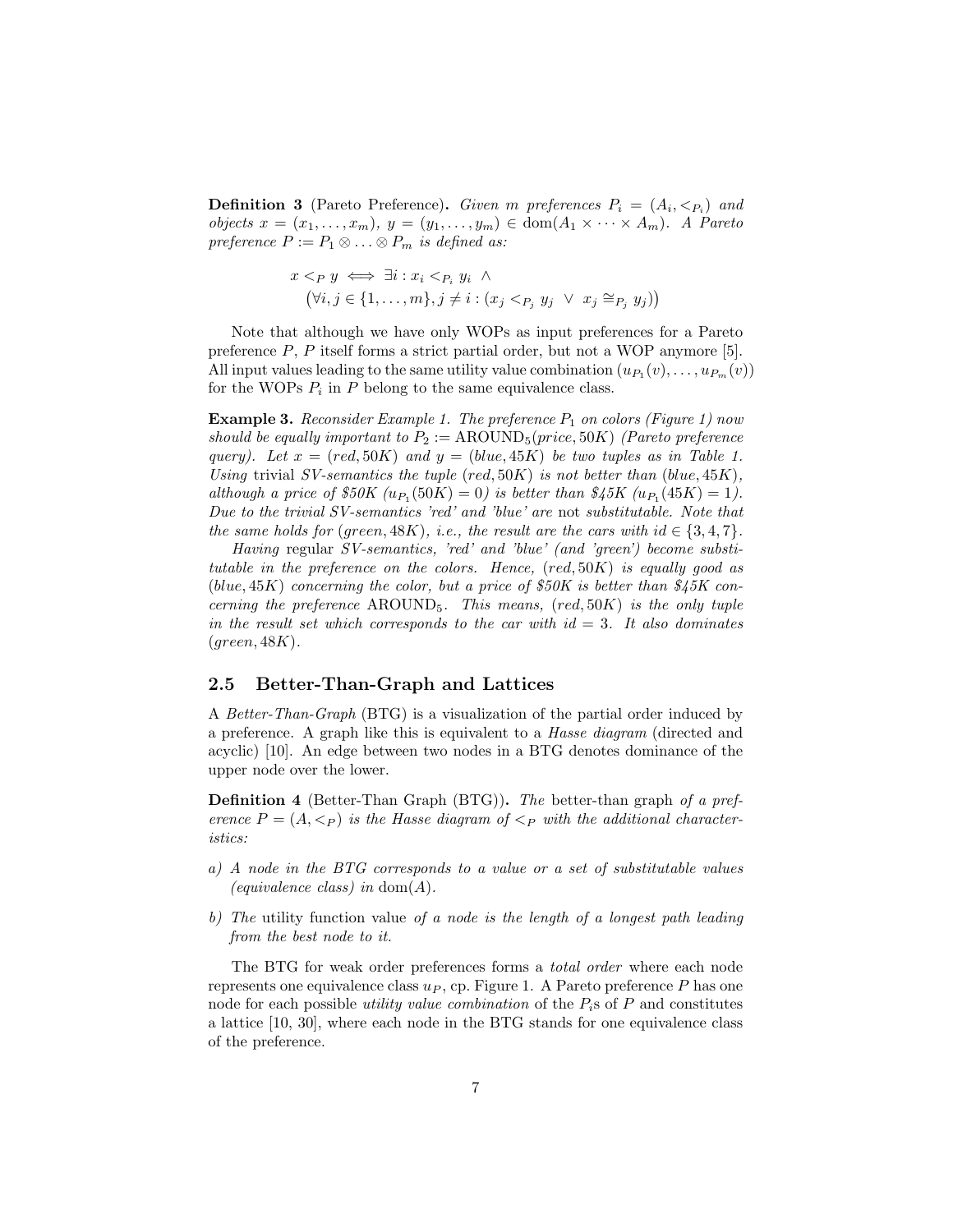**Definition 5** (Lattice [10]). *A partially ordered set D with operator*  $\lt_{P}$  *is a* lattice, if  $\forall a, b \in D$ , the set  $\{a, b\}$  has a least upper bound *(supremum) and a* greatest lower bound *(infimum) in D. If a least upper bound and a greatest lower bound is defined for all subsets of D, we have a* complete lattice*.*

**Lemma 2** (#Nodes of a BTG [33]). Let  $P := P_1 \otimes \ldots \otimes P_m$  be a Pareto *preference on the domain*  $dom(A) := dom(A_1) \times ... \times dom(A_m)$  *and*  $P_i$ *,*  $i =$ 1,...,m *WOPs with*  $max(P_i)$  *as in Definition 1. Then* 

$$
\#nodes(BTG_P) = \prod_{i=1}^{m} (\max(P_i) + 1)
$$
\n(3)

More properties of BTGs (#edges, height, width, etc.) can be found in [33].

Example 4. *Consider our car sample in Table 1. Let*  $P_1$  *be a* LAYERED<sub>3</sub> *preference as in Figure 1, i.e., the u<sup>P</sup> mapping is as follows:*

$$
\begin{array}{ccc} red,~blue,~green & \rightarrow & 0 \\ yellow,~purple & \rightarrow & 1 \\ black,~cyan & \rightarrow & 2 \end{array}
$$

Let  $P_2$  be a LAYERED<sub>5</sub> preference on the make *in Table 1, where each make forms its own layer in the order*  $GMC \rightarrow 0$ *,*  $BMW \rightarrow 1$ *, Ford*  $\rightarrow 2$ *, Mercedes*  $\rightarrow$  3*, Audi*  $\rightarrow$  4*.* 

*Figure 3 shows the BTG for the Pareto preference*  $P_1 \otimes P_2$  *with the maximum values* max $(P_1)=2$  *and* max $(P_2)=4$ *. The node*  $(0,0)$  *presents the* best node, *i.e., the supremum, whereas* (2*,* 4) *is the* worst node *(infimum). The bold numbers next to each node are* unique identifiers *(ID) for each node in the lattice, cp. [33].*

*A dataset D does not necessarily contain tuples for each lattice node. In Figure 3, the gray nodes are occupied (* non-empty*) with elements from the dataset in Table 1 whereas the white nodes have no element (* empty*). Each node contains the objects mapped by u<sup>P</sup> to the same feature vector of the preference query. For example, the tuples* (*red, BMW*) *and* (*green, BMW*) *both correspond to the node*  $(0, 1)$ *. All values in the same node* / *equivalence class are indifferent and considered substitutable. The number of nodes is*  $(2 + 1) \cdot (4 + 1) = 15$ *.* 

#### 2.6 Lattice Skyline Revisited

Lattice based algorithms like *LS-B* [30] and *Hexagon* [33] exploit the observations from the last section to find the maximal values of a dataset w.r.t. some preferences. The elements of the dataset *D* that compose the *maximal values* is formed by those nodes in the BTG that have *no path leading to them from another non-empty node*. All other nodes have direct or transitive edges from the maximal nodes, and therefore are *dominated*.

For the implementation of such algorithms the lattice is usually represented by an *array*, where each position stands for one node in the lattice [30] (according to the *ID* for each node as in Example 4). The array stores the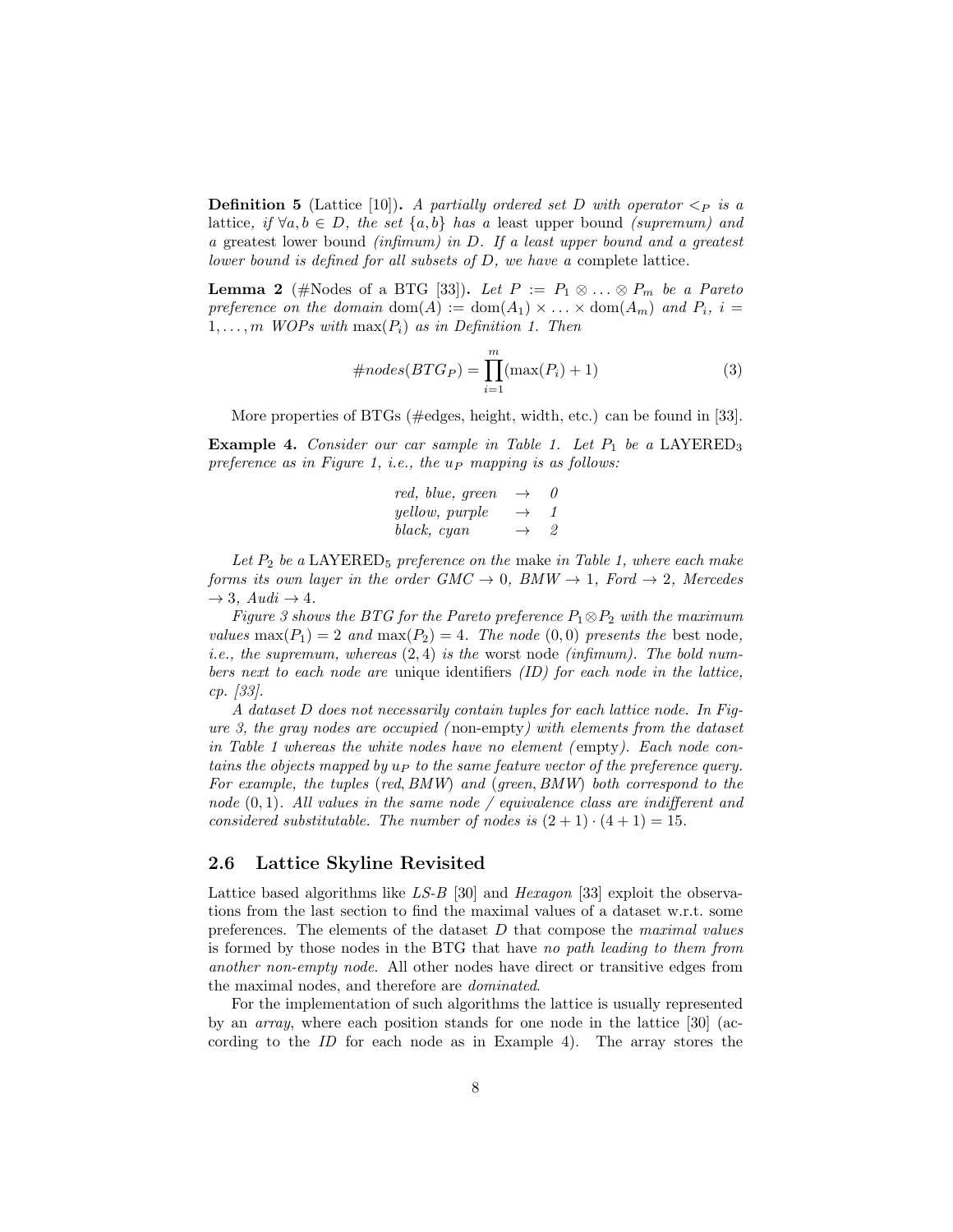

Figure 3: BTG for a Pareto preference.

*empty, non-empty,* and *dominated* state of a node. For each element  $t \in D$ the algorithms compute the unique position in the array and mark this position as *non-empty*. Next, the nodes are visited in a breadth-first order (BFT, dashed line in Figure 3). Non-empty nodes cause a depth-first traversal (DFT, thick black edges in Figure 3) where the dominance flags are set. Finally those nodes represent the maximal values which are both *non-empty and nondominated.* In Example 4, only the nodes  $(0, 1) \simeq \{ (red, BMW), (green, BMW) \}$ and  $(1,0) \simeq \{(yellow, GMC)\}$  are not dominated. All other nodes have direct or transitive edges from these two nodes, and therefore are *dominated*. Note that in general strict partial orders do not form lattices (e.g., Figure 2) and therefore the above approach cannot be applied.

The original lattice based algorithms have linear runtime complexity w.r.t. the number of input objects and the size of the BTG. More precisely, the complexity is  $\mathcal{O}(dV + dn)$ , where *d* is the dimensionality, *n* is the number of input tuples, and *V* is the product of the cardinalities of the *d* domains from which the attributes are drawn.

## 3 General Strict Partial Orders

In Section 2 we have seen that the BTG of a Pareto preference is a lattice. Now, we will use such lattices as an abstraction from the underlying preference to integrate *general strict partial orders*. This will enable us to handle arbitrary preferences in the same way as Pareto preferences.

#### 3.1 Embedding General SPOs into Lattices

To define general strict partial orders the preference constructor EXPLICIT(*A, E*) was introduced in [22]. It constructs a preference from a given set of edges *E*. Unmentioned values are considered worse than any value in some element of *E*. The transitive hull of *E* is the Better-Than-Graph of the strict partial order expressed by EXPLICIT. In contrast to other base preferences it does *not* construct a weak order.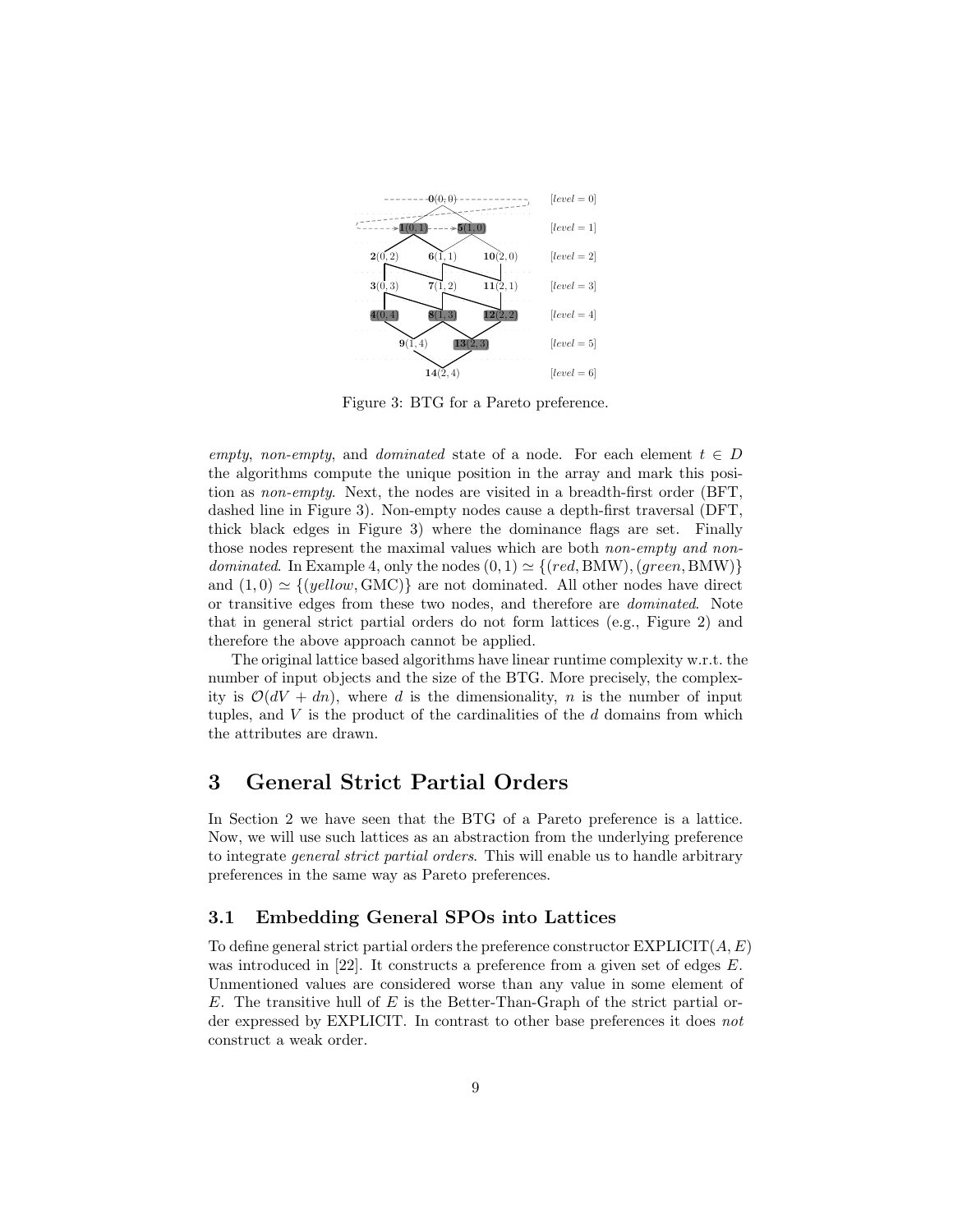Example 5. *A typical simple general strict partial order expressed as* EXPLICIT *is*

*I like red more than black. And I like blue.*

*Figure 4 shows the Hasse diagram of this preference, which does not construct a weak order.*



Figure 4: Hasse diagram for a general SPO.

Unfortunately there is no efficient algorithm to evaluate arbitrary database preferences as above but BNL, because BNL compares each tuple to all other tuples in the dataset (worst-case complexity  $\mathcal{O}(dn^2)$ , cp. [2]). To be able to apply efficient algorithms like  $[30, 33, 12, 11, 14]$  on EXPLICIT, we have to embed the strict partial order defined by it into a distributive lattice.

For this embedding, we start with a Hasse diagram representing a general strict partial order. Since lattices need a least upper bound and a greatest lower bound (cp. Definition 5) we just add virtual nodes to the existing Hasse diagram. Then, we will assign a so-called *signature* to each node. This signature is a combination of integers that is *unique for each node* and hence can be used to identify it.

For nodes in the same level (which are indifferent) we construct Pareto incomparable signatures. A node *n* which is directly dominated by a node *m* needs a "worse" signature than the dominator. For this we just increase one position in the signature of *m* and assign it to *n*. Which position we use is determined by a depth-first traversal. When the construction of the distributed lattice structure is complete, the signature of a node is identical to the *integer combination* of the BTG node it is mapped to. Algorithm 1 describes our approach in detail.

#### Algorithm 1. (Embedding SPOs into Lattices).

*The mapping is done in the following steps:*

- *1)* Identify non-dominated nodes and generate an unlabeled virtual top node  $\triangle$ *for them. Add edges from*  $\triangle$  *to the non-dominated nodes. Also add a virtual bottom node*  $\nabla$  *that is dominated by all the nodes not dominating other values in the graph.*
- *2) Do a depth-first search beginning at the top node. The algorithm used for the depth-first search is irrelevant, but the following issues have to be kept in mind:*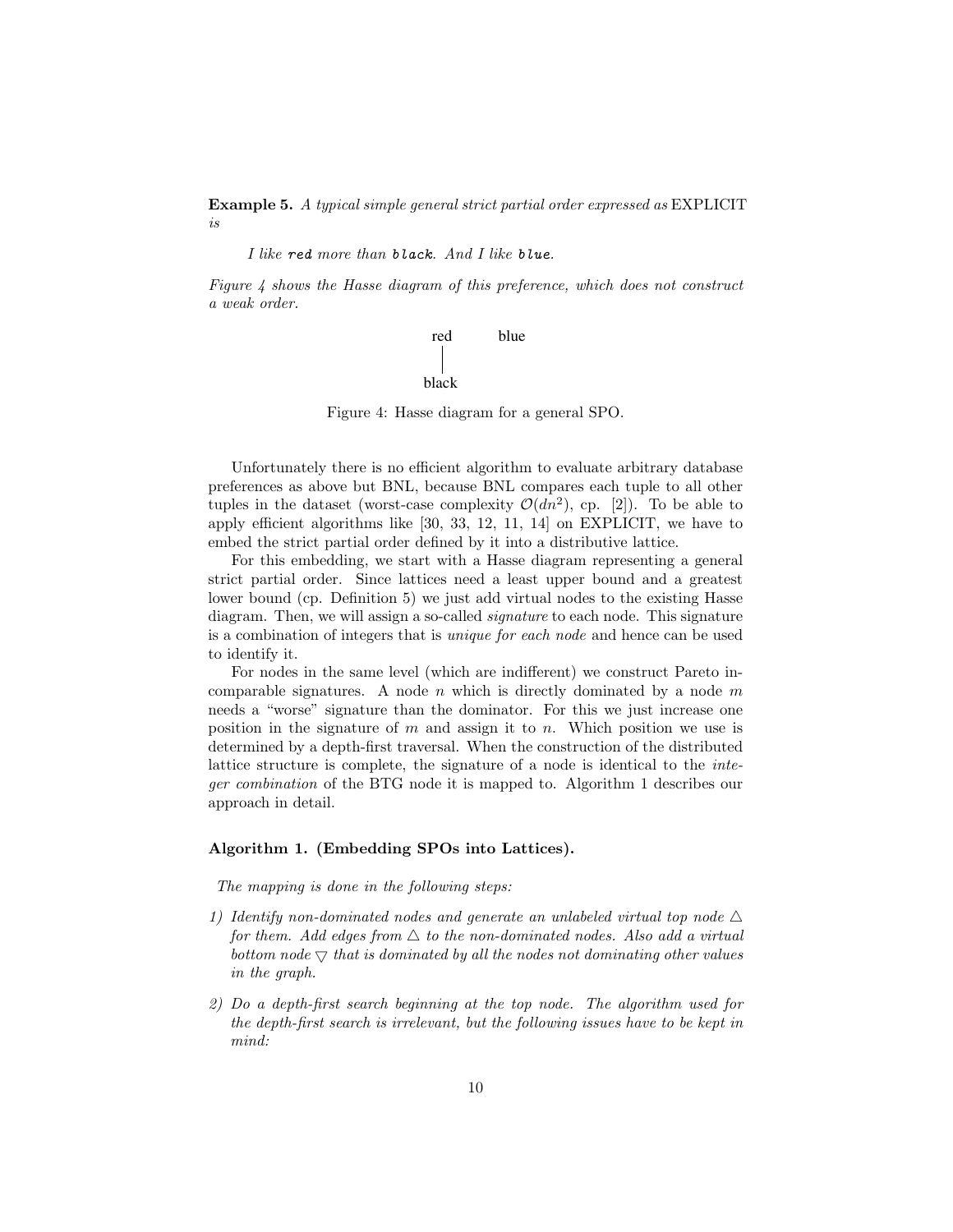- *a) Keep a counter. Each time the search finds a dead end, increase the counter by one.*
- *b) Annotate each edge during the search with the counter value.*
- *c) Do not follow annotated edges.*
- *3) Do a breadth-first search on the graph, starting at the top node again. There are two possibilities in each node n:*
	- *a) n is directly dominated by exactly one node and reached by an edge with an annotated value of v. The signature value of n is the signature value of its dominating node increased by one at position v.*
	- *b) n is directly dominated by a number of nodes*  $d_1, d_2, \ldots, d_x$ . The signa*ture of n at each position i is given by the maximum value of the d<sup>i</sup> at the same position.*

*If two nodes n and m (or more) are dominated directly by exactly the same set of nodes*  $d_1, \ldots, d_x$ *, this yields the same signature. In this case, increase the value of n (resp. m) at the position of the edge on which it was reached first by the depth-first search.*

*4) Check the maximum values in use at each position of the node signature and remove those positions with a maximum value of zero.*

Please note that in step 3b also signature values at other positions could be increased. This can lead to smaller BTGs. It is only necessary that *n*'s and *m*'s signatures are increased at different positions, preserving their indifference. Step 4 is unnecessary for the correctness of the algorithm. It is simply removing elements not containing any information for any node to reduce the signature length. For an EXPLICIT preference, all domain values not mentioned in its constructor are mapped to the virtual bottom node.

We now prove that Algorithm 1 preserves the original strict partial order.

*Proof.* We have to show that 1.) the signatures can be used to determine a supremum and an infimum for each pair of nodes, which is the basic characteristic of a lattice, cp. Definition 5. Apart from that, 2.) the relation between any two nodes of the SPO has to be preserved.

1.) Let's assume for a SPO our algorithm yields node signatures with *n* positions. Using the signatures, the supremum for any two nodes *a* and *b* with signatures  $(a_1, \ldots, a_n)$  and  $(b_1, \ldots, b_n)$  is defined as

$$
sup(a, b) := (min(a_1, b_1), \ldots, min(a_n, b_n)) ,
$$

their infimum as

$$
inf(a, b) := (max(a_1, b_1), \ldots, max(a_n, b_n))
$$
.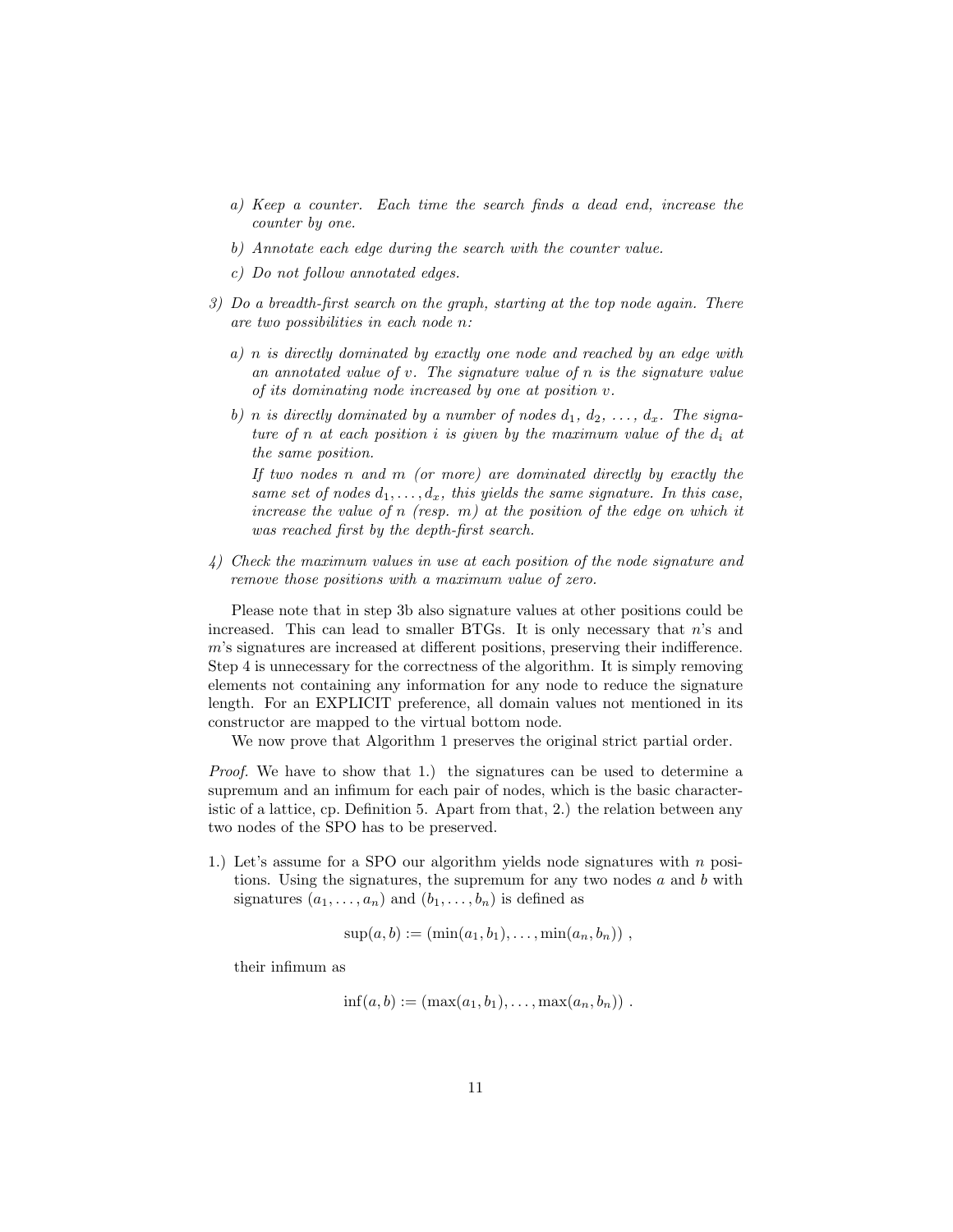Both infimum and supremum of two nodes might not be elements of the original SPO (like  $\triangle$  and  $\bigtriangledown$ ), cp. [10]. The top node  $\triangle$  by definition has the signature  $(t_1, \ldots, t_n) = (0, \ldots, 0)$ . The supremum of any node x and  $\Delta$ is  $\triangle$ , while their infimum is x. In this sense Algorithm 1 constructs a lattice from the node signatures.

- 2.) Given two nodes *a* and *b* in the SPO with  $b < p$  *a*. Then there is a path from *a* to *b*.
	- For any node  $g = (g_1, \ldots, g_n)$  on this path that is dominated by exactly *one* node, the signature is increased at the position given by the edge's annotation. Assume this position is *i*. So for all such nodes *g* on that path it holds that  $g_i > a_i$ . This holds for *b* as well.

A node *h* on the path dominated by *two* nodes  $f'$  and  $f''$  will have signature values defined by the maximum values of the dominating nodes (a generalization to more than two nodes is obvious). As  $f' \parallel_P$  $f''$ , it holds that

$$
\exists i, j: f'_i > f''_i \land f'_j < f''_j \text{, and}
$$
\n
$$
\forall k: h_k \ge f'_k \land h_k \ge f''_k
$$
\n
$$
\land \ (\exists i, j: h_i > f''_i \land h_j > f'_j).
$$

In summary, nodes which are dominated by one or more nodes in the original SPO are modeled as dominated in the lattice structure, too.

• We have to consider indifferent nodes in the original SPO. For this consider two nodes  $s \parallel_{P} t$ . We can find a supremum as

$$
x := \sup(s, t) := (\min(s_1, t_1), \dots, \min(s_n, t_n)).
$$

We assume a path from *x* to *s* starting with an edge annotated with *i*, reaching the node  $x'$  with

$$
x' := (\min(s_1, t_1), ..., \min(s_i, t_i) + 1, ..., \min(s_n, t_n))
$$

A path from *x* to *t* starts with an edge annotated with *j*, leading to a node

$$
x'':=(\min(s_1,t_1),...,\min(s_j,t_j)+1,...,\min(s_n,t_n))
$$

Note that  $i \neq j$ , as otherwise  $x'$  and  $x''$  would be the equal node and the supremum of *s* and *t*. So  $x' \parallel_P x''$  in the lattice, since  $x'$  and  $x''$ cannot dominate a node that dominates both *s* and *t* as this would be their supremum. Hence  $s$  and  $t$  must be indifferent.

We see that domination between nodes is preserved.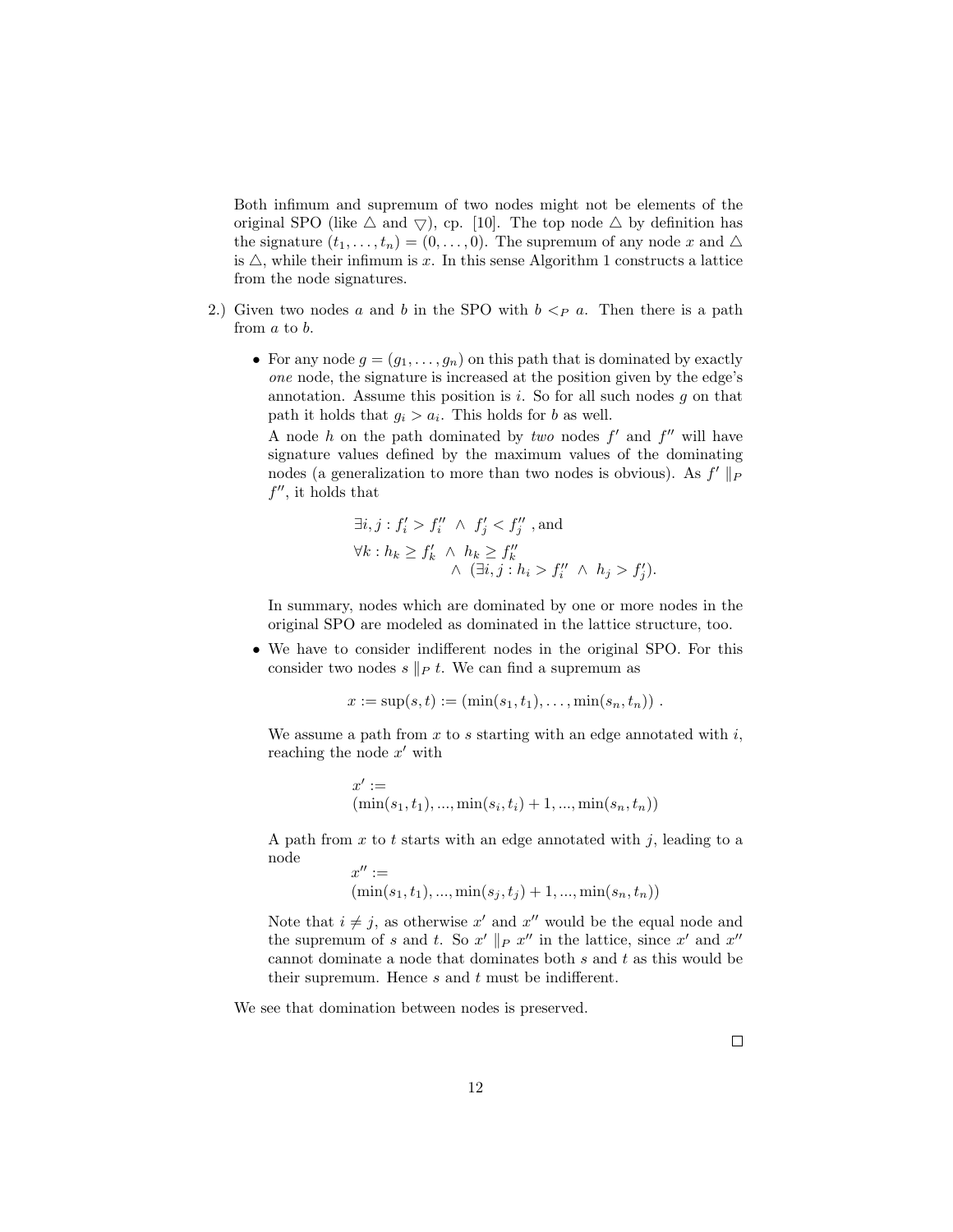Based on our algorithm we are now able to embed any strict partial order into a lattice. After constructing the lattice and mapping the nodes to an array as described in Section 2.6, we apply a lattice based algorithm like LS-B or Hexagon. The remaining nodes contain the maximal values. Note that our approach still has a linear runtime complexity. The construction of the lattice in Algorithm 1 only relies on a DFT and a BFT, both are linear in the number of nodes and edges.

The exponential lattice size is not a major limitation, because in most cases preferences are specified only over a few items, all others can be considered as worse then the mentioned objects and hence can reside in the virtual bottom node of the lattice. That means, it is not necessary to construct the lattice on the complete domain, but only on the objects specified by the user. Therefore we create small lattices which can be handled efficiently.

#### 3.2 Examples

We now present some examples on how to embed general strict partial orders into BTGs.

Example 6. *Reconsider the preference given in Figure 4. Following Algorithm 1, we add a virtual top and bottom node. Then, the depth-first traversal annotates all edges as shown in Figure 5a. The highest annotation is 2 and hence the virtual top node corresponds to*  $\Delta \rightarrow (0,0)$ *. Then the mapping into a lattice is "red"*  $\rightarrow$  (0, 1), "blue"  $\rightarrow$  (1,0), and "black"  $\rightarrow$  (0,2). In this case the signa*ture for the virtual bottom node is*  $\nabla \rightarrow (1, 2)$  *which characterizes the complete structure of the lattice. Figure 5b shows the lattice with the order embedded into it. The nodes with frames represent the original Hasse diagram's nodes.*



Figure 5: Lattice for the SPO in Figure 4.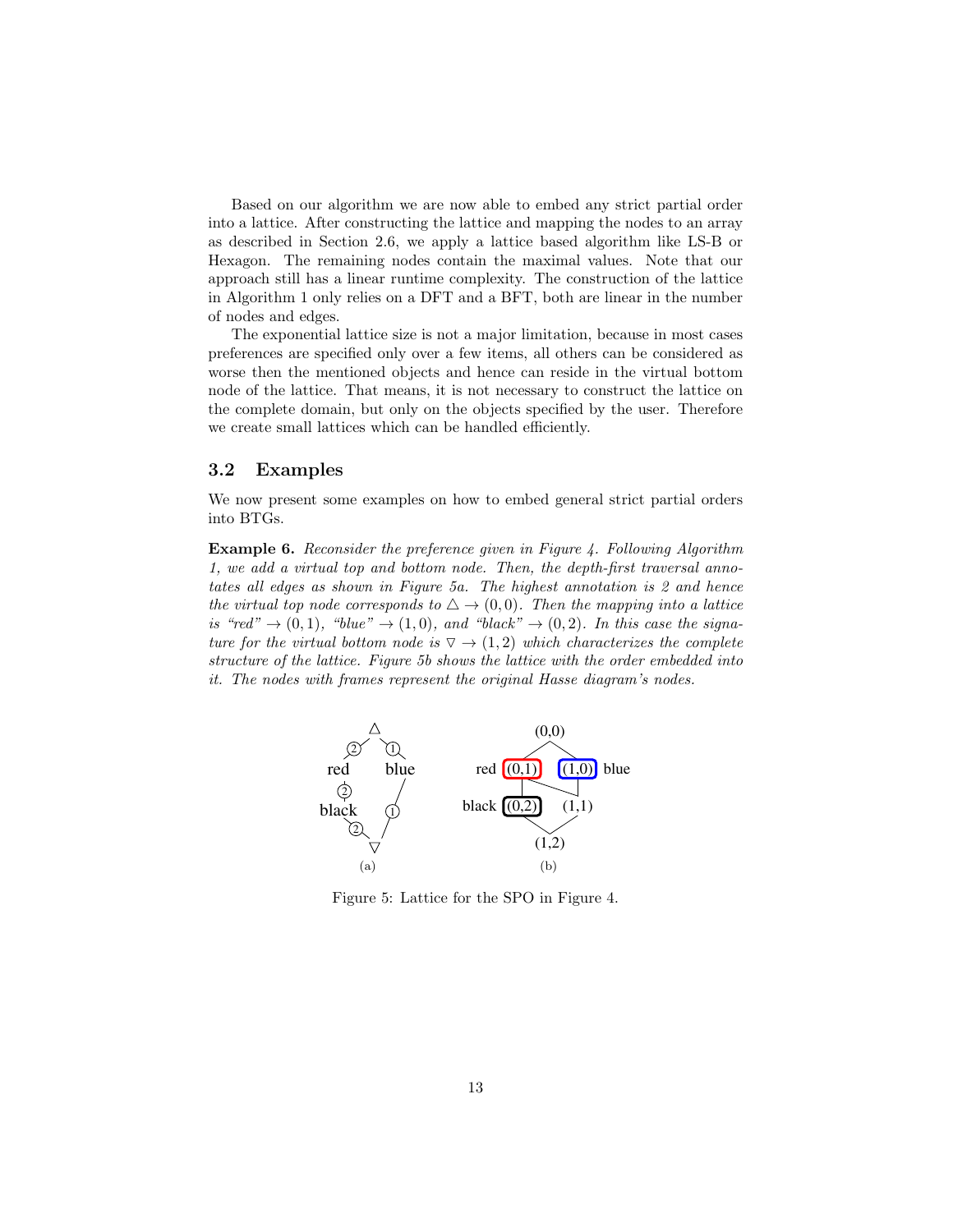Example 7. *Another Hasse diagram for a general partial order is known from the introductory Example 2 and presented again in Figure 6a, where we use the abbreviations red (r), blue (b), green (g), black (k), etc.*



Figure 6: Embedding a SPO into a BTG (1).

*Following Algorithm 1, we add top and bottom nodes in Figure 6b. Then, the depth-first marking of the edges begins. Figure 6c shows the moment when the counter value is "3" and the first edge has been marked with it. In Figure 6d, all edges are marked. The depth-first orders leads to annotations on the edges which make each path from the top node to any other node in the Hasse diagram unique.*

*Then, we determine the node signatures, starting at*  $\triangle$ . As the highest num*ber assigned to an edge is 4, the node signatures consists of four integer values. The top node has a signature of*  $(0, 0, 0, 0)$ *. For* r*, we get the signature*  $(1, 0, 0, 0)$ *, as it is dominated by the top node by an edge marked with* 1 *and so the signature value of*  $\triangle$  *is increased by one at position* 1*. Table 2 shows signatures for all nodes after step 3 of the algorithm.*

|  | Table 2: Signatures for all nodes after step 3. |  |  |  |  |  |  |
|--|-------------------------------------------------|--|--|--|--|--|--|
|--|-------------------------------------------------|--|--|--|--|--|--|

| node |                                                 |  |
|------|-------------------------------------------------|--|
|      | signature $(1,0,0,0)$ $(2,0,0,0)$ $(3,0,0,0)$   |  |
|      |                                                 |  |
|      |                                                 |  |
|      | $(0,0,1,0)$ $(0,0,2,0)$ $(2,0,2,0)$ $(0,0,0,1)$ |  |

*We see that the maximum value at position 2 is 0. Hence it is removed. So we keep the maximum signature values 3, 2, and 1. The resulting BTG can be seen in Figure 7 showing all signature values and the framed nodes connected to a value of the original order. Note that the* max(*P*) *values are 3, 2, and 1, hence the BTG has*  $4 \cdot 3 \cdot 2 = 24$  *nodes.*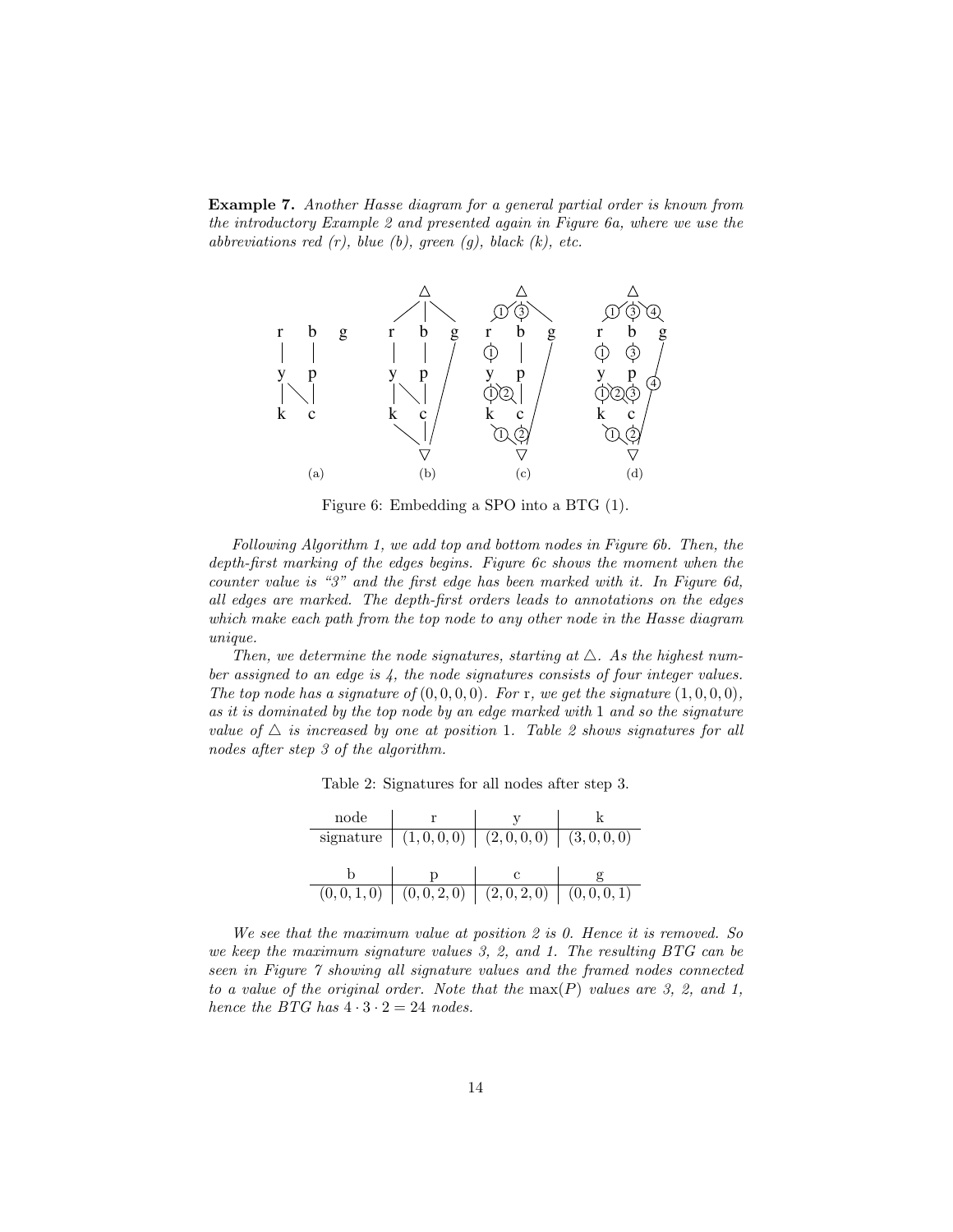

Figure 7: Lattice structure for the preference expressed in Figure 6a.

Our algorithm has no problem in integrating any kind of strict partial order. Isolated nodes in a Hasse diagram belong to the set of top nodes that is linked to the virtual single top node created in step one of the algorithm. Please note that our algorithm for embedding a strict partial order into a distributive lattice like a BTG is not necessarily producing minimal BTGs.

Example 8. *We will have another look at the strict partial order in Figure 6a. Some depth-first search algorithm yields the edge annotation of Figure 8. Then, the maximum integer values for the embedding are 2, 1, 2, 1. With those maximum values, the BTG that is constructed has 36 nodes; it is 50% bigger than the one shown in Example 7.*



Figure 8: Embedding a SPO in a BTG (2).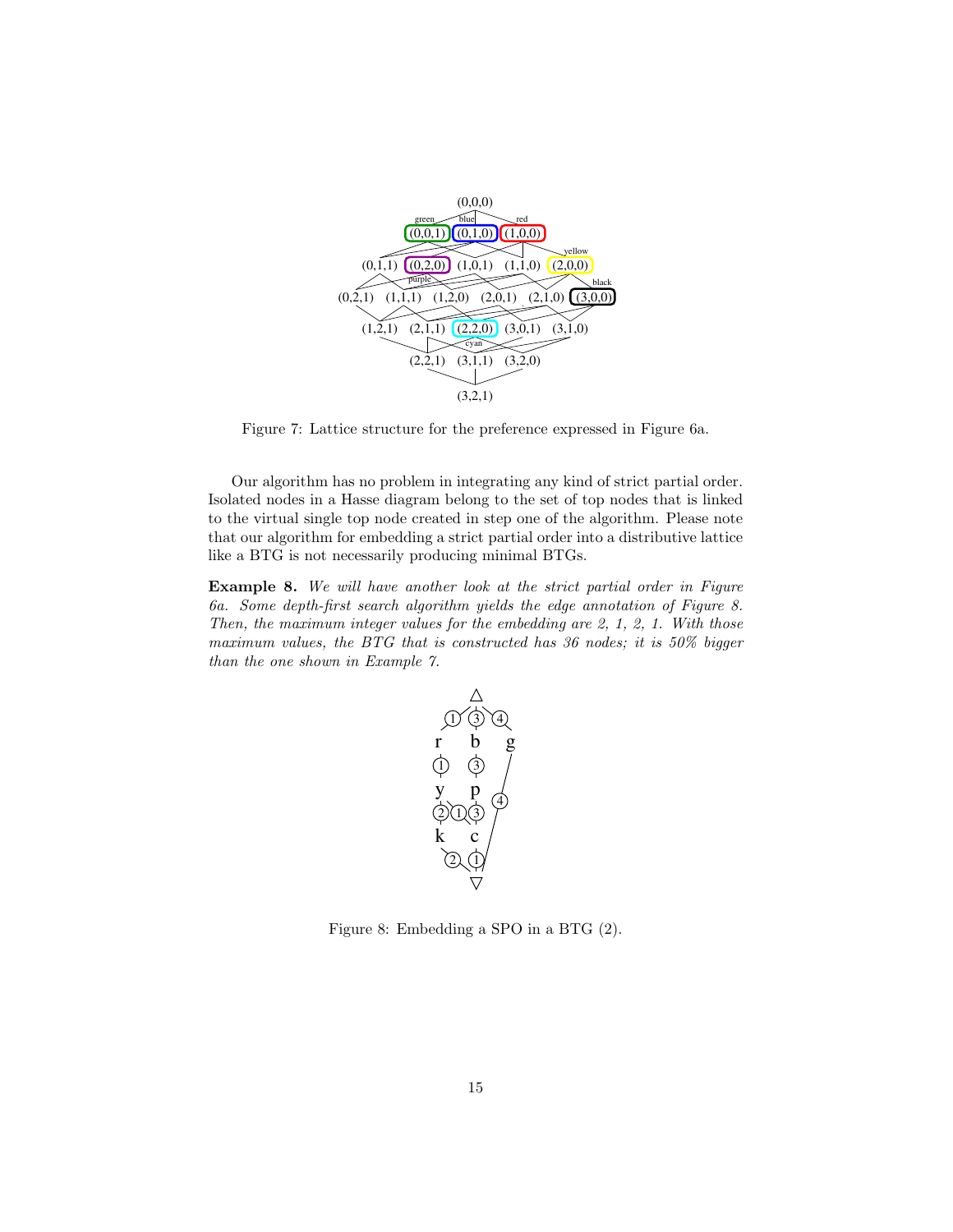#### 3.3 Remarks

Another mapping of partial orders to distributive lattices has been presented in [36]. Using only *two integer* numbers to represent each value in a partial order, a BTG constructed according to the maximum signature levels tends to be smaller than when using Algorithm 1. But not all partial orders can be expressed when such a mapping is used, as we will see in Lemma 3.

Lemma 3. *We have some values a, b, ..., f and a partial order on them defined by*  $d < a$ ,  $d < b$ ,  $e < a$ ,  $e < c$ ,  $f < b$ , and  $f < c$ . The Hasse diagram for *this order is given in Figure 9. Then a mapping of each node to a BTG node defined by two integer values is not able to preserve the original partial order.* 



Figure 9: SPO needing more than two integer values.

*Proof.* Let  $a = (a_1, a_2)$ ,  $b = (b_1, b_2)$ , and  $c = (c_1, c_2)$  the indifferent two integer representations of the corresponding nodes. We will assume  $a_1 < b_1 < c_1$  and  $a_2 > b_2 > c_2$ . From the strict partial order we know:

$$
e < a \land e < c \Rightarrow a_1 \le e_1 \land a_2 \le e_2 \land c_1 \le e_1 \land c_2 \le e_2
$$

Hence, the combination of smallest possible values for *e* is  $(e_1, e_2) = (c_1, a_2)$ . So *e* always is dominated by *b*, too, which is a contradiction to the original partial ordered set.  $\Box$ 

Using the Hasse diagram structure of Figure 9 as a pattern, similar proofs for more than two values in a signature can be found. The number of integers needed to construct a BTG to embed a partial order depends on the partial order and does not have an upper border. In Example 9, a possible embedding of the given partial order into a BTG using three integer values can be seen.

Example 9. *Consider the partial order in Figure 9. A possible embedding to a distributed lattice is shown in Figure 10. The maximum values are* (1*,* 1*,* 1)*.*

## 4 WOPs with Trivial SV-Semantics

Our approach of embedding general SPOs does not necessarily construct minimal lattices. We assume that finding a minimal lattice is an NP-hard problem. Therefore, we leave this for further investigations and future work. Nevertheless, in this section we show a method which in general constructs smaller lattices than Algorithm 1. However, this only applies for base preferences like  $LAYERED_m$  and  $BETWEEN_d$  and their sub-constructors.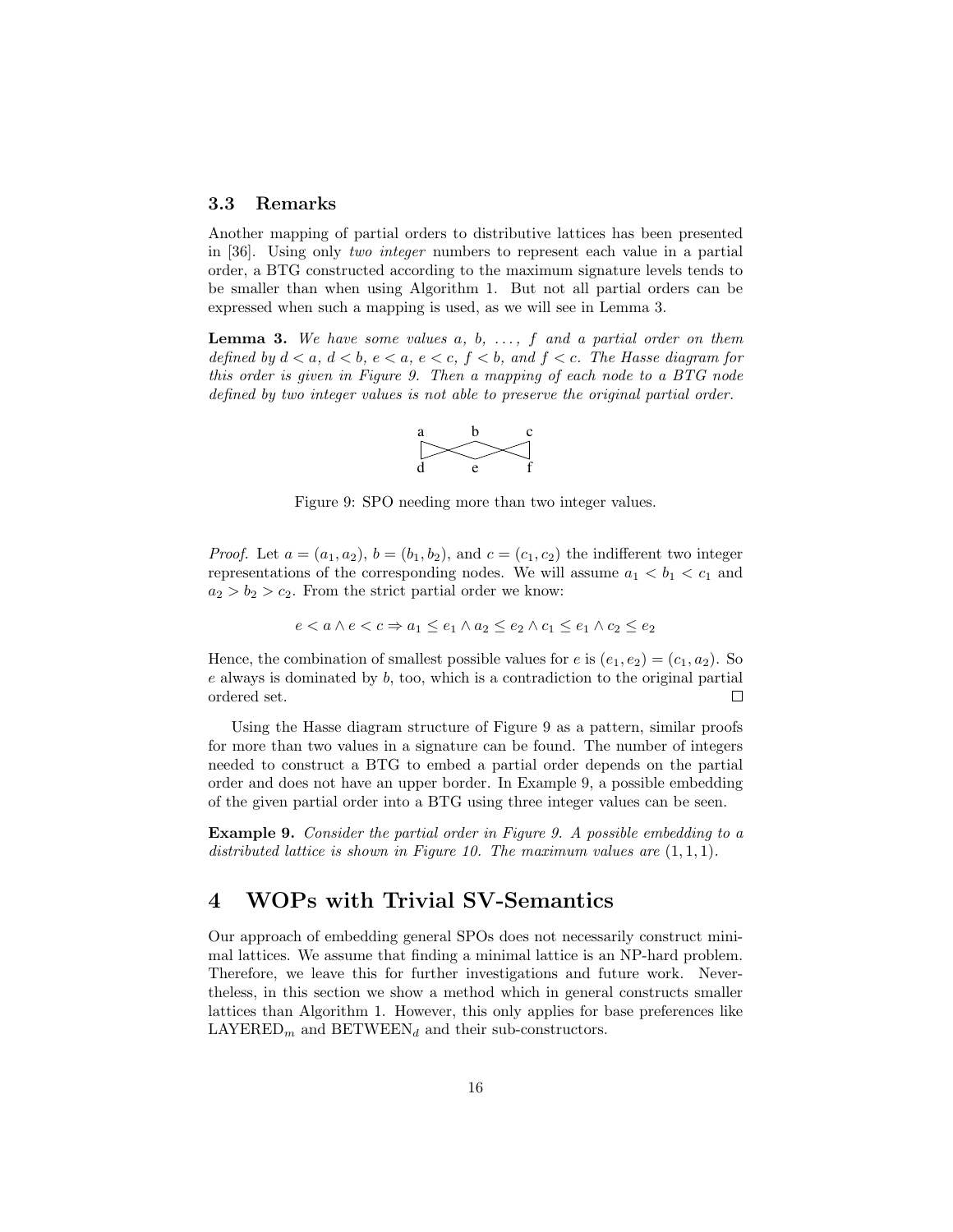|             |           | (0,0,0)                       |
|-------------|-----------|-------------------------------|
| node        | signature |                               |
| a           | (0,0,1)   |                               |
| b           | (0,1,0)   | (0,1,0)<br>(1,0,0)<br>(0,0,1) |
| $\mathbf c$ | (1,0,0)   |                               |
| $\rm d$     | (0,1,1)   | (1,0,1)<br>(0,1,1)<br>(1,1,0) |
| e           | (1,0,1)   |                               |
| f           | (1,1,0)   | (1,1,1)                       |
|             | (a)       | (b)                           |
|             |           |                               |

Figure 10: Mappings (a) and lattice structure (b) for the SPO in Figure 9.

We have seen that graphs of WOPs (with regular SV-semantics  $(\cong_P)$ ) build a total order and therefore always construct a minimal lattice (cp. Section 2.5). A Pareto preference consisting of WOPs also constitutes a complete lattice, which is minimal w.r.t. the base preferences. Therefore, we now consider base preferences with trivial SV-semantics  $(=_P)$ . Keep in mind that for regular SVsemantics all objects in an equivalence class are substitutable, but in the case of trivial SV-semantics they are not. That means each object in a dataset forms its own (single valued) class.

#### 4.1 Categorical Base Preferences with Trivial SV-Semantics

Modeling incomparability of values in categorical base preferences is straightforward. Using trivial SV-semantics in  $\text{LAYERED}_m(A, \{L_1, \ldots, L_m\})$ , all values in one of the  $L_i$  are incomparable.

**Theorem 1.** Let  $P := \text{LAYERED}_m(A, \{L_1, \ldots, L_m\})$  and  $P'$  derived from  $P$ *by replacing regular with trivial SV-semantics. Each value in* dom(*A*) *is mapped to a pair of integer values.*

*The elements of the*  $L_i$  *are labeled with indexes:*  $L_i := \{l_{i,1}, l_{i,2}, \ldots, l_{i,|L_i|}\}.$ *Every element of L<sup>i</sup> has to get a unique index value. Then, the integer combination for each li,j can be found as follows:*

$$
l_{i,j}\rightarrow (l_l,l_r)
$$

*where*

$$
l_l := \left| \bigcup_{x=1}^{i-1} L_x \right| - i + j
$$
  
\n
$$
l_r := \left| \bigcup_{x=1}^{i} L_x \right| + 1 - (i + j) +
$$
  
\n
$$
\left| \{ x \mid x \le i \land |L_x| = 1 \land |L_{x-1}| = 1 \} \right|
$$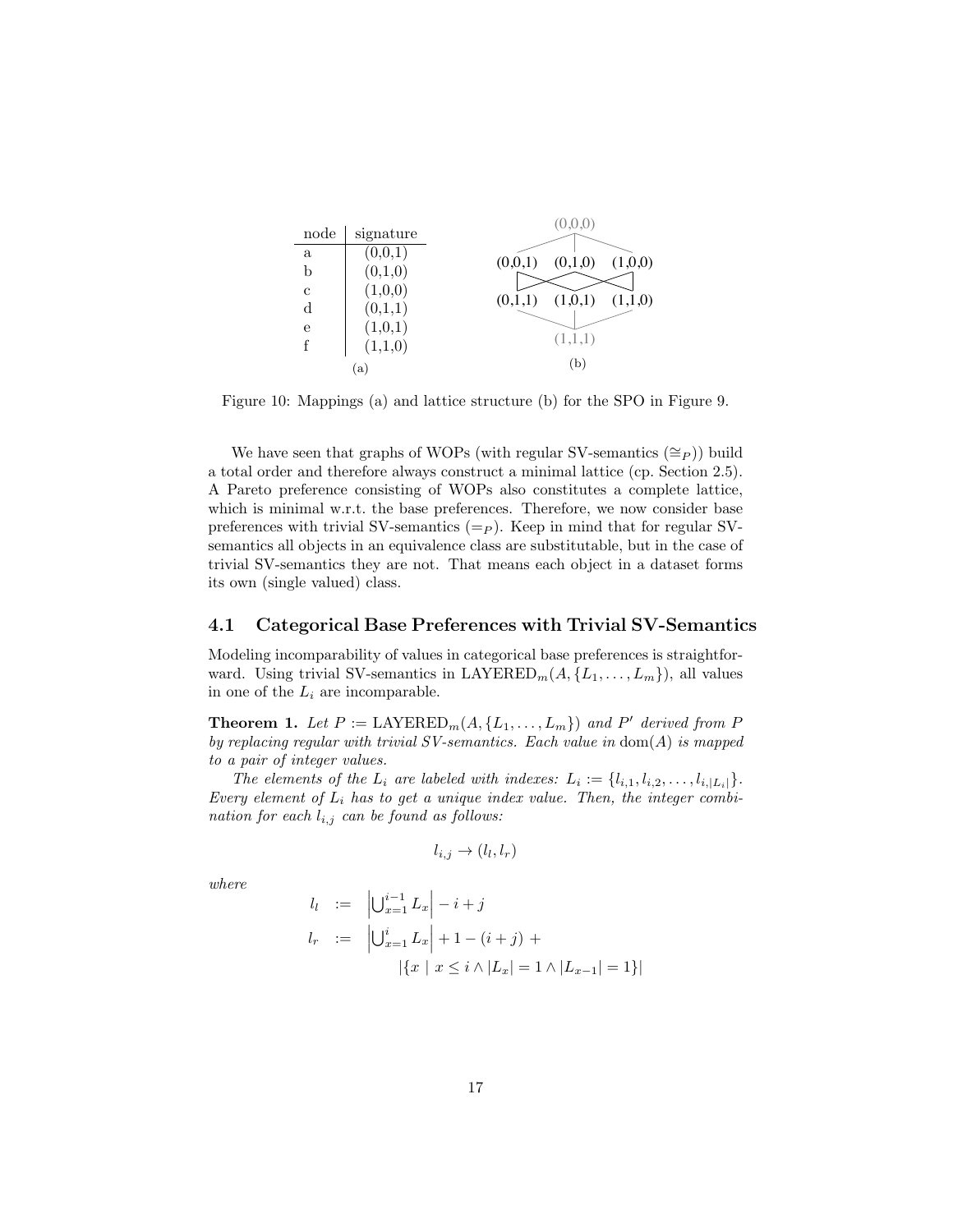*Proof.* Consider three categorical values  $l_{i,j}, l_{i,k}, l_{i+1,q} \in \text{dom}(A)$  with  $j < k$ . A value  $l_{x,y}$  is mapped to  $(l_{x,y}[0], l_{x,y}[1])$ . We have to prove that P' constructs the same order as  $P$  on elements of different layers and renders elements of the same layer indifferent. For readability, we will abbreviate  $\left| \bigcup_{x=1}^{i-1} L_x \right|$  with *s* and  $|{x \mid x \leq i \land |L_x| = 1 \land |L_{x-1}| = 1}$  with  $t(i)$ .

•  $l_{i,j} ||_{P'} l_{i,k}$ :

$$
- l_{i,j}[0] - l_{i,k}[0] = (s - i + j) - (s - i + k) = j - k \Rightarrow l_{i,j}[0] < l_{i,k}[0]
$$
\n
$$
- l_{i,j}[1] - l_{i,k}[1] = (s + |L_i| + 1 - (i + j) + t(i)) - (s + |L_i| + 1 - (i + k) + t(i)) =
$$
\n
$$
-j + k \Rightarrow l_{i,j}[0] > l_{i,k}[0]
$$

With  $l_{i,j}[0] < l_{i,k}[0] \wedge l_{i,j}[0] > l_{i,k}[0]$  it follows that  $l_{i,j} ||_{P'} l_{i,k}$ .

•  $l_{i+1,q} < p \cdot l_{i,j}$ :

 $- l_{i,j}[0] \leq l_{i+1,q}[0] \Leftrightarrow j \leq |L_i| - 1 + q$ This always holds as  $j \leq |L_i| \wedge (-1 + q) \geq 0$  $\Rightarrow$   $j = |L_i| - 1 - q \Leftrightarrow j = |L_i| \wedge q = 1 \text{ and } j < |L_i| - 1 - q \Leftrightarrow j < j$  $|L_i| \vee q > 1$ 

• 
$$
l_{i,j}[1] \leq l_{i+1,q}[1] \Leftrightarrow -j+t(i) \leq |L_{i+1}|-1-q+t(i+1)
$$

 $-$  case 1:  $|L_i| = 1 \wedge |L_{i+1}| = 1 \Leftrightarrow t(i+1) = t(i) + 1 \Rightarrow j = 1 \wedge q = 1$  $\Rightarrow$  -*j* + *t*(*i*)  $\leq$   $|L_{i+1}| - 1 - q + t(i) + 1$ 

- case 2: 
$$
|L_i| > 1 \vee |L_{i+1}| > 1 \Leftrightarrow t(i+1) = t(i)
$$
  
\n $\Rightarrow -j + t(i) \le |L_{i+1}| - 1 - q + t(i)$   
\nFor  $j = 1 \wedge q = |L_{i+1}|$ , both sides are equal. As  $(j \ge 1) \wedge (q - |L_{i+1}| \le 0)$ , the inequation holds in all other cases, too.

To sum up the preceding points, we showed that  $l_{i+1,q} < p$   $l_{i,j}$  always holds:

•  $j = 1 \land q = |L_{i+1}|$  $\implies$   $l_{i,j}[0] < l_{i+1,q}[0] \wedge l_{i,j}[1] = l_{i+1,q}[1]$ 

• 
$$
1 < j < |L_i| \wedge 1 < q < |L_{i+1}|
$$
  
\n $\implies l_{i,j}[0] < l_{i+1,q}[0] \wedge l_{i,j}[1] < l_{i+1,q}[1]$ 

• 
$$
j = |L_i| \wedge q = 1
$$
  
\n $\implies l_{i,j}[0] = l_{i+1,q}[0] \wedge l_{i,j}[1] < l_{i+1,q}[1]$ 

As we can see, all elements of the same layer are indifferent and better than all elements of (w.r.t. their indexes) higher layers.  $\Box$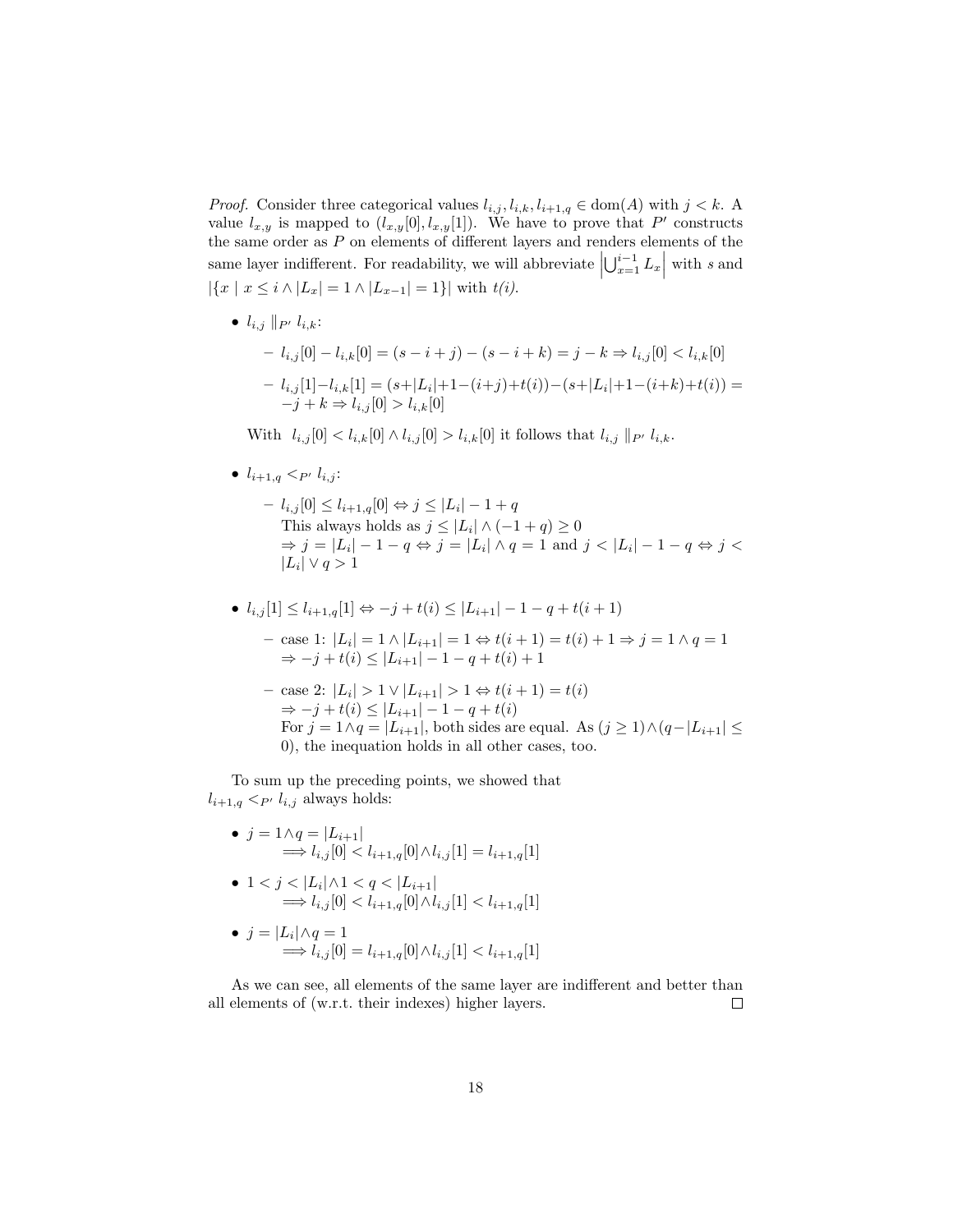Example 10. *Consider the color preference in Figure 1. We derive a preference P*0 *with the same sets but trivial instead of regular SV-semantics. This means for example that 'red', 'blue', and 'green' are* not *substitutable. Table 3 shows the integer combinations*  $(l_l, l_r)$  *for each color. For example, for 'red' we compute*  $l_l = 0 - 1 + 1 = 0$  *and*  $l_r = 3 + 1 - (1 + 1) + 0 = 2$ *, i.e., 'red'*  $\rightarrow (0, 2)$ *.* 

| color     | $L_i$   | $u_{P}$       | $l_{i,j}$ | $(l_l, l_r)$ |
|-----------|---------|---------------|-----------|--------------|
| $\rm red$ | $L_1$   | $\Omega$      | $l_{1,1}$ | (0, 2)       |
| blue      | $L_1$   | $\Omega$      | $l_{1,2}$ | (1,1)        |
| green     | $L_1$   | $\Omega$      | $l_{1,3}$ | (2,0)        |
| yellow    | $L_{2}$ |               | $l_{2,1}$ | (2,3)        |
| purple    | $L_2$   | 1             | $l_{2,2}$ | (3, 2)       |
| black     | $L_{3}$ | $\mathcal{D}$ | $l_{3,1}$ | (3, 4)       |
| cyan      | $L_{3}$ | 2             | $l_{3,2}$ | (4, 3)       |

Table 3: Mappings for Example 10.

*Figure 11 shows the lattice for*  $P'$ . Nodes with invalid level combinations are *white, nodes with other colors filled and labeled with the color and its assigned integer combination. Following Eq. 3, the size of the BTG is* 5*·*5 = 25*. Note that the number of occupied nodes is the size of the categorical domain,*  $|dom(A)| = 7$ .



Figure 11: BTG for LAYERED*<sup>m</sup>* with trivial SV-semantics.

#### 4.2 Numerical Base Preferences with Trivial SV-Semantics

In the case of numerical preferences it is sufficient to analyse the problem only for BETWEEN*d*, because all other numerical base preferences are special cases of the former. However, embedding  $BETWEEN_d$  into a lattice is not a trivial task, because if two values exist in the same equivalence class, they are not substitutable when using trivial SV-semantics and must be modeled incomparable in the lattice structure.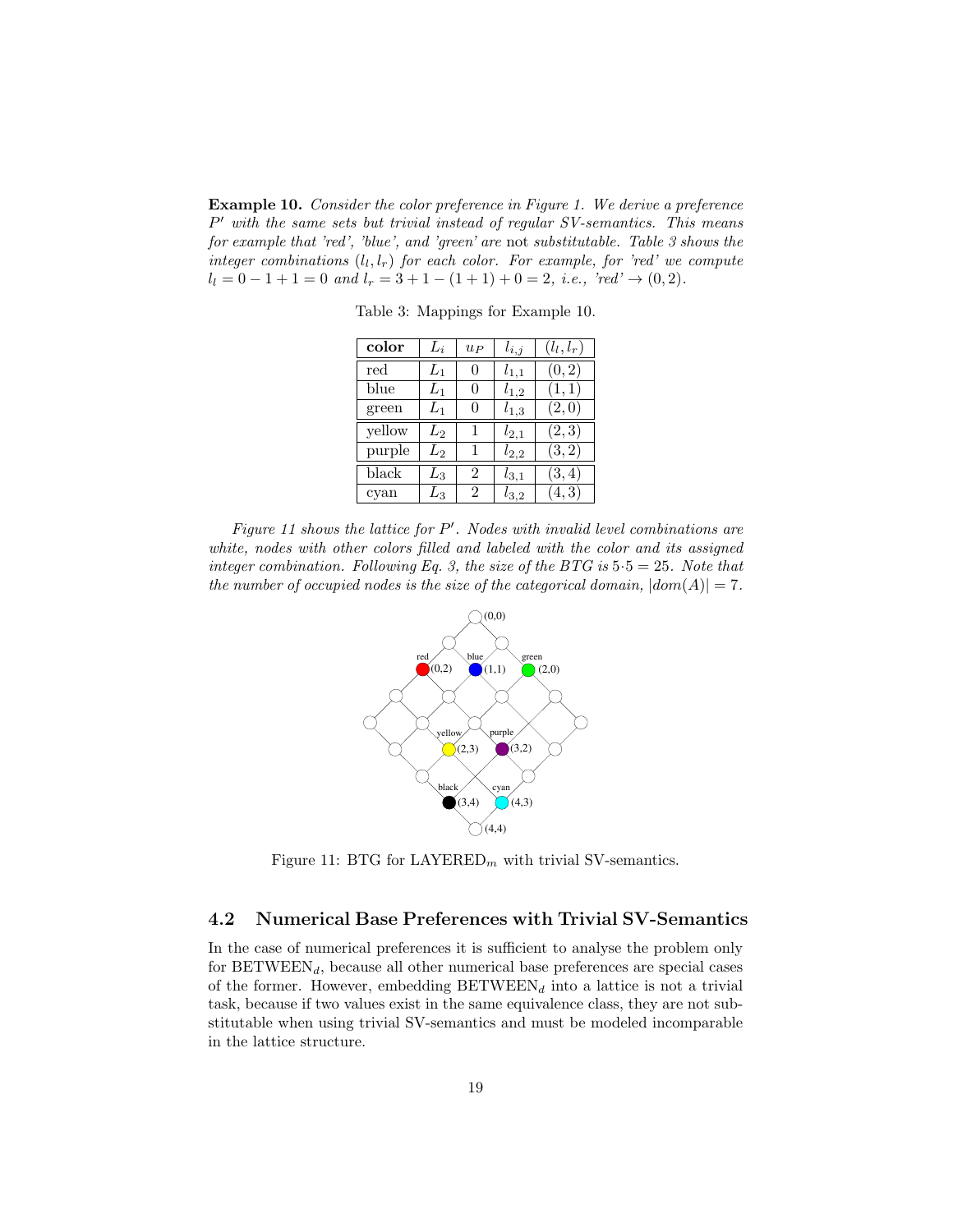**Example 11.** Let  $P := \text{AROUND}_5(\text{price}, 50K)$  be a preference with dom(price)  $=$   $\{45K, 48K, 50K\}$ *. The value*  $50K$  *is the* maximal value, *whereas*  $45K, 48K$ *lie in a distance of d from the best value. Since*  $45K, 48K \in [45K, 50K]$ *, they share the same u<sup>P</sup> value* 1*, but are not substitutable and must be modeled as incomparable in the lattice which they should be embedded in.*

Since the domain of an attribute could be infinite, this makes the embedding of numerical base preferences with trivial SV-semantics difficult. However, in database relations we generally assume a *closed-world*, hence we have a finite number of objects in an equivalence class. In this case,  $BETWEEN<sub>d</sub>$  could be modeled in the same way as LAYERED*m*. That means, construct a preference  $\text{LAYERED}_m$  based on the numerical values preferred by  $\text{BETWEEN}_d$  and compute  $l_{i,j}$  as in Theorem 1.

Under some assumptions we can produce smaller lattices, e.g., when we have single occupied equivalence classes, or if a user specifies an "interval as the preferred value". In these cases we avoid the problem of several indifferent objects in the same equivalence class; objects having the same  $u<sub>P</sub>$  function value are either identical or lie "left and right" of the maximal value.

**Theorem 2.** *Given*  $P := \text{BETWEEN}_{d}(A, [low, up])$  *and let*  $P'$  *be derived from P by replacing regular by trivial SV-semantics. Assume each equivalence class contains at most one element. We map*  $x \in \text{dom}(A)$  *to the integer combination*  $(l_1, l_2)$  *in*  $P'$  *as follows:* 

$$
x \to (l_1, l_2) = \begin{cases} (u_P(x) \quad , \ u_P(x) - 1) & \text{if } x > up \\ (u_P(x) - 1 \quad , \ u_P(x) & \text{if } x < low \end{cases}
$$

*For*  $x \in [low, up]$  *we set*  $x \to (0, 0)$ *. Then, P'* models the same order w.r.t. dom(*A*) *as P, but distinguishes between values lower and values higher than the interval borders.*

This can be interpreted as two WOPs being connected and used to model a strict partial order. A "virtual" Pareto preference is constructed by the numerical base preference.

*Proof.* Consider a value *v* mapped to  $(v_1, v_2)$ , and a value *w* mapped to  $(w_1, w_2)$ . The following cases may occur:

- $u_P(v) = u_P(w) + 1$ :
	- $-v < low \wedge w < low \Rightarrow (w_1 = v_1 + 1) \wedge (w_2 = v_2 + 1)$  $-v < low \wedge up < w \Rightarrow (w_1 = v_1 + 2) \wedge (w_2 = v_2)$
- $u_P(v) = u_P(w)$ :
	- $-v < low \wedge w < low \Rightarrow (v_1, v_2) = (w_1, w_2)$  $\Rightarrow v \sim_{P'} w$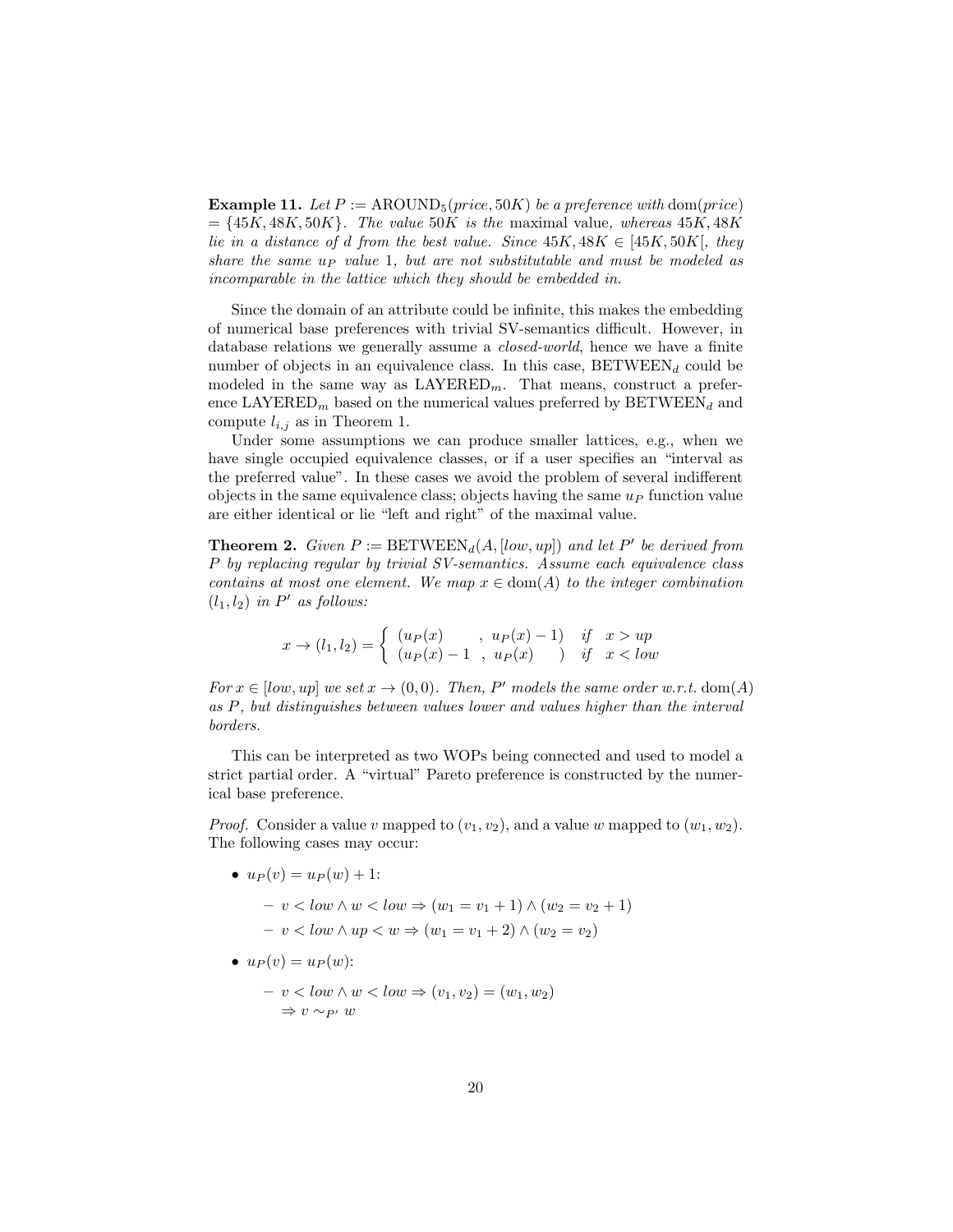$$
- v < low \land up < w
$$
  
\n
$$
\Rightarrow (v_1, v_2) = (u_P(v), u_P(v) + 1)
$$
  
\n
$$
\Rightarrow (w_1, w_2) = (u_P(v) + 1, u_P(v))
$$
  
\n
$$
\Rightarrow v \parallel_{P'} w
$$

All other possible cases can be derived from those above. So the integer combination assigned to domain values fulfills the specification of the preference.  $\Box$ 

**Lemma 4** ( $\# \text{Nodes}$ ). The number of nodes in the BTG P' defined by a pref*erence*  $P := \text{BETWEEN}_d$  *by replacing regular by trivial SV-semantics is given by:*

$$
\#nodes(BTG_P) = (\max(P) + 1)^2 \tag{4}
$$

*Proof.* Looking at the computation of integer combinations for values to be rated, the BTG that is constructed is identical to one for a Pareto preference containing two WOPs with maximum values of  $max(P) + 1$ , cp. Eq. 3.  $\Box$ 

Lemma 5 (#Used Nodes). *Consider a preference* P' which is defined as a BETWEEN*<sup>d</sup> preference P with trivial instead of regular SV-semantics. The number of* used nodes *(i.e. the number of nodes that can be matched by values evaluated by*  $P'$ *)* in the  $BTG_{P'}$  *is given by* 

$$
\#used\_nodes(BTG_{P'}) = 2 \cdot \max(P) + 1 \tag{5}
$$

*Proof.* The node (0*,* 0) is used for perfect matches. Other nodes used have combinations of  $(x, x + 1)$  or  $(x + 1, x)$ . The minimum value for x is 1, the maximum is max(*P*), leading to  $2 \cdot \max(P) + 1$  values in use.  $\Box$ 

Note that Lemma 4 and 5 only hold when considering equivalence classes which contain at most one object.

**Example 12.** We search for a car which should cost around  $$50K$ , i.e.,  $P :=$ AROUND<sub>5</sub>(*price*, 50*K*) *in the domain* dom(*price*) = { $45K,50K,55K,70K,75K$ }*. Then* max $(P) = 5$ *.* 

*No two domain values lie in the same equivalence class, we derive*  $P'$  with *trivial SV-semantics and create pair mappings: A perfect value of 50K is mapped to*  $(0,0)$ *,*  $45K$  and  $55K$  (with  $u_P(45K) = u_P(55K) = 1$ ) are mapped to incom*parable value combinations* (0*,* 1) *and* (1*,* 0)*, respectively. All combinations can be found in Table 4.*

Table 4: Value combinations for  $P'$ .

| price                                                                                                            | 45K | $50\mathrm{K}$ | 55K | 70K | 75K |
|------------------------------------------------------------------------------------------------------------------|-----|----------------|-----|-----|-----|
| $u_{P}$                                                                                                          |     |                |     |     |     |
| $(l_1, l_2)$ $\parallel$ $(0,1)$ $\parallel$ $(0,0)$ $\parallel$ $(1,0)$ $\parallel$ $(4,3)$ $\parallel$ $(5,4)$ |     |                |     |     |     |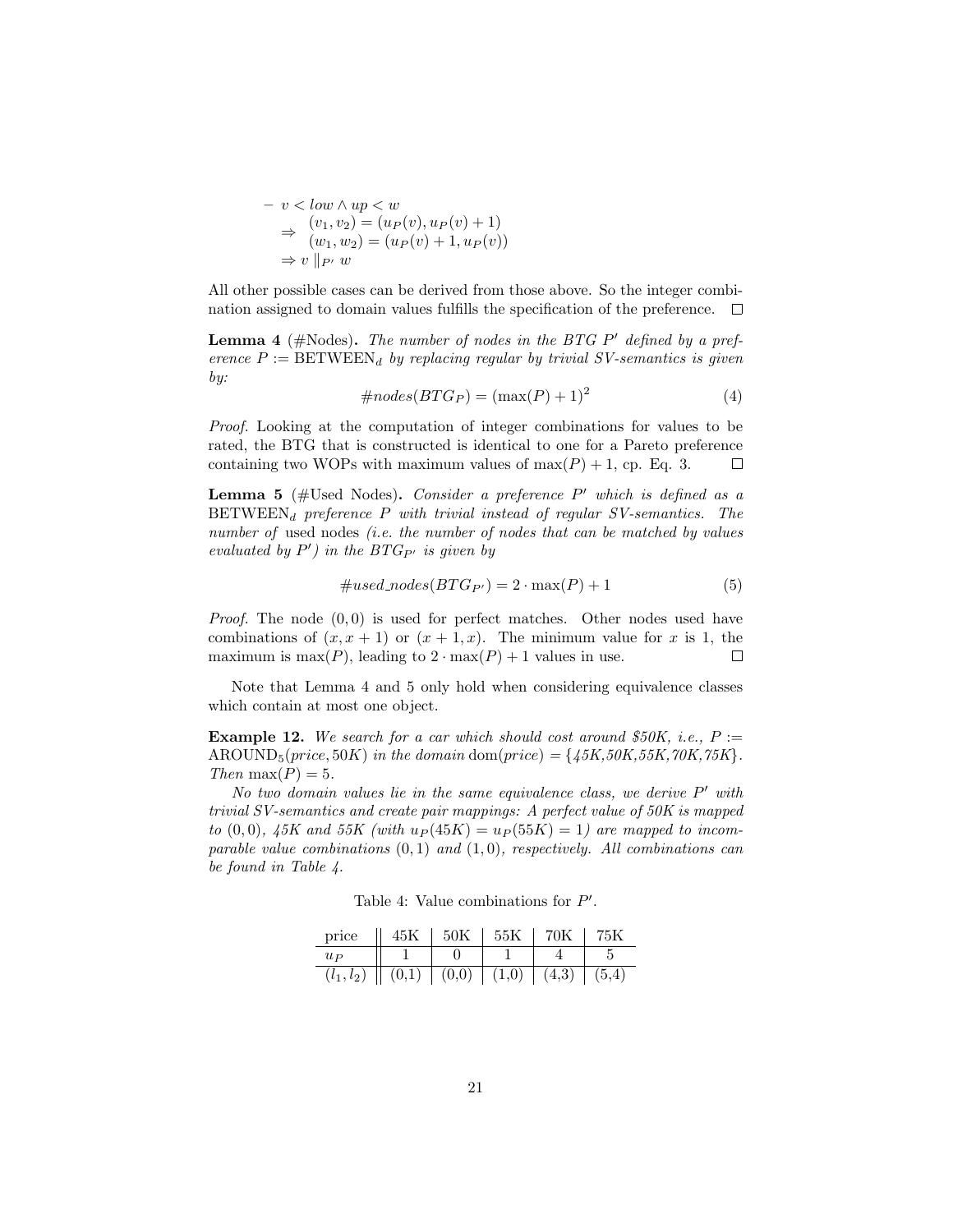*Figure 12a shows the BTG<sub>P</sub>* of  $P'$  *with* trivial SV-semantics. The black *nodes have tuples belonging to them, the gray nodes represent valid integers for l*<sup>1</sup> *and l*2*, while the white nodes are unused dummy nodes given by the graph structure. The number of nodes is*  $(5+1)^2 = 36$  *from which*  $2 \cdot 5 + 1 = 11$  *might be used.*

*In Figure 12b we present BTG<sup>P</sup> for P with* regular SV-semantics *for comparison only. Values with the same u<sup>P</sup> value are substitutable and reside in the same equivalence class. The BTG forms a chain.*



Figure 12: BTG for  $AROUND_d$  with (a) trivial SV-semantics and (b) regular SV-semantics.

## 5 Combining WOPs and SPOs

As we have seen, a single integer value is not enough to express the semantics of strict partial orders in general. We have overcome this limitation by using two or more integer values. Now we have to integrate these preferences in the standard Pareto preference introduced in Definition 3.

Theorem 3. *Consider a strict partial order S embedded into a BTG GS, a Pareto preference P and the corresponding BTG G<sup>P</sup> . The order constructed by the combination of*  $P$  *and*  $S$  *is visualized by the product of*  $G_S$  *and*  $G_P$ *.* 

*Proof.* Both *G<sup>S</sup>* and *G<sup>P</sup>* are lattices. Following [10], the product of them yields a lattice with a combined order of both input lattices.  $\Box$ 

The BTG for such a combination surely holds unused nodes (as the BTG for the strict partial order does already). Nevertheless the embedding can be very useful as it enables us to evaluate base preferences that are strict partial orders just like Pareto preferences and Pareto preferences consisting of strict partial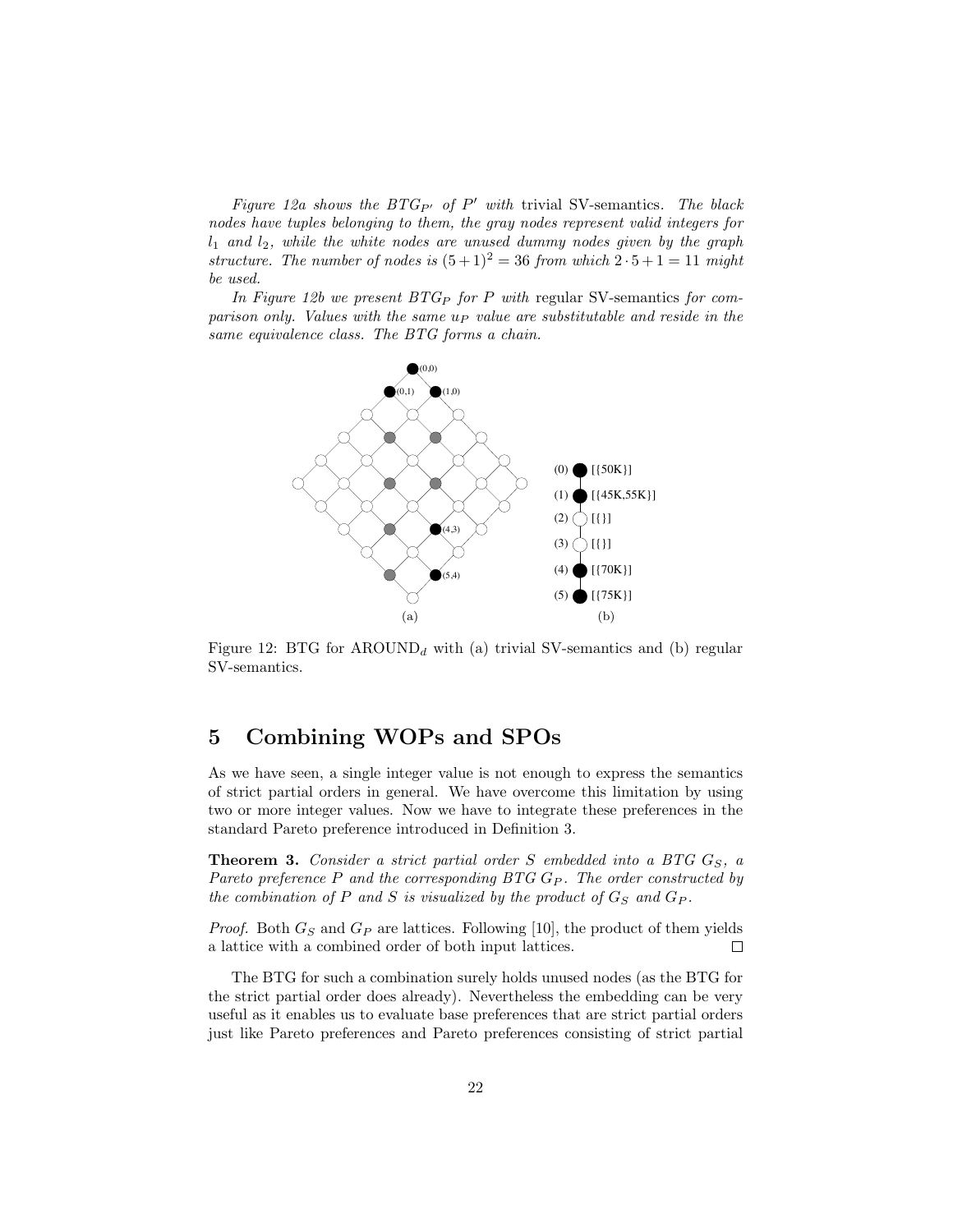orders just as if they only used standard WOPs as input preferences. Example 13 defines a BTG that is the result of the combination of a WOP and a general strict partial order.

Example 13. *Remember the strict partial order on colors of Example 6. A possible lattice this order can be embedded in is shown in Figure 13a, where the nodes representing nodes of the original order are framed and labeled accordingly. The construction steps are shown in Figure 13b.*



Figure 13: Lattice for the color preference.

*Now we combine this order with a WOP with a maximum value*  $max(P) = 3$ ,  $e.g., \text{ AROUND}_{10}(price, 50K) \text{ as in Example 12, but with } d = 10 \text{ and regular}$ *SV-semantics. The BTG for* AROUND *forms a chain with*  $u_P \in \{0, 1, 2, 3\}$ *.* 

*The lattice for the combined (Pareto) order can be seen in Figure 14. As the resulting BTG is the product of the BTGs of the two underlying preferences, each of the original nodes in Figure 13a is multiplied. For example, the mul*tiplication of  $(0,1)$  by  $\{0,1,2,3\}$  results in  $(0,0,1), (1,0,1), (2,0,1), (3,0,1)$ . *Nodes representing no reachable integer combination (due to the strict partial order) are printed in gray.*



Figure 14: BTG for the combination of a WOP and a strict partial order.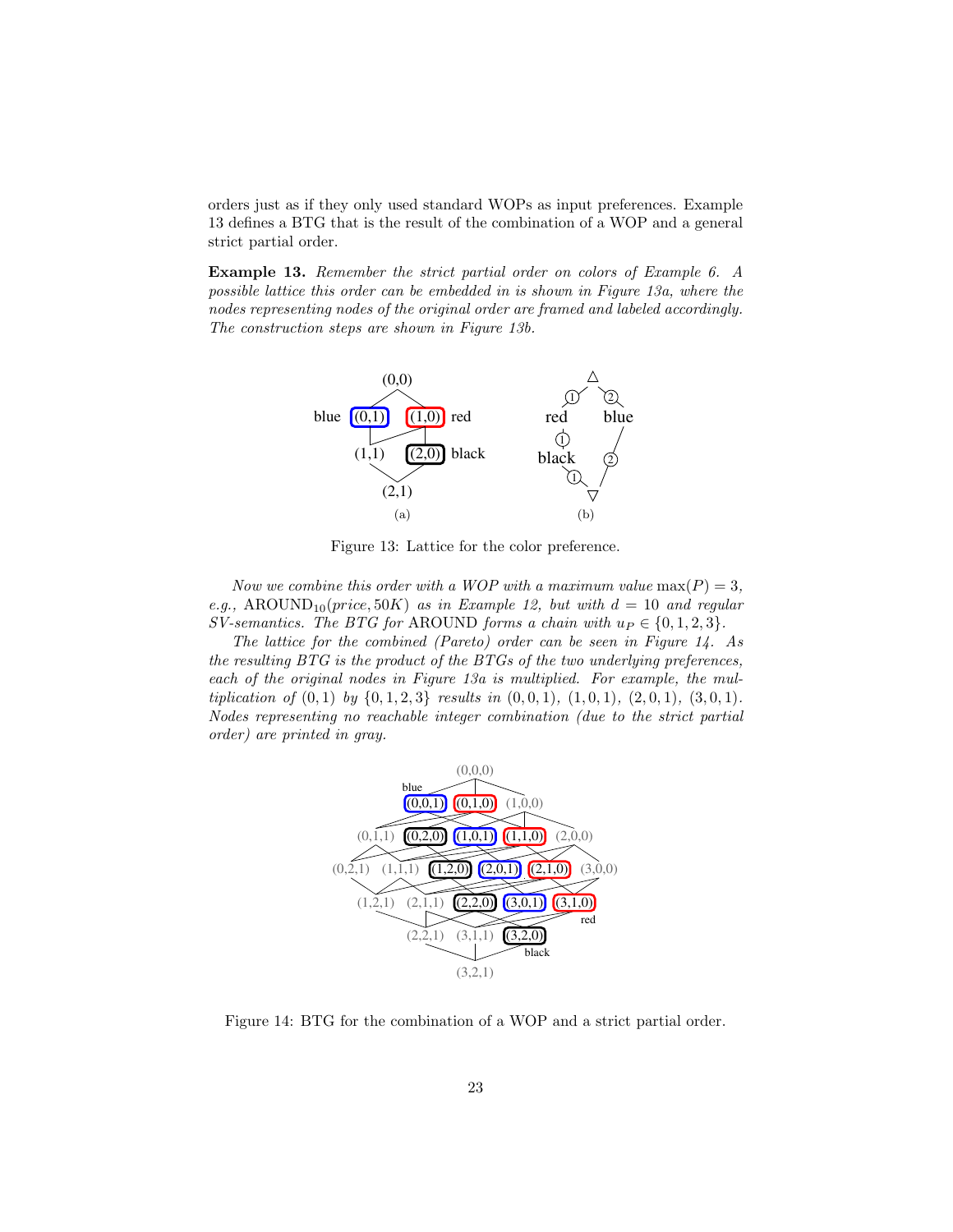## 6 Optimizations

As we have seen our algorithms do not produce minimal lattices. However, we propose some improvements for the lattice-based algorithms, which can be applied if the lattice is "nondense".

#### 6.1 Reduction on Existing Values

In many cases, only a small number of domain values actually appear in a relation. For weak orders on numerical domains, this can have the effect that only some of the possible *u<sup>P</sup>* values are met.

**Example 14.** *Consider*  $P = \text{AROUND}_1(A, 4)$  *with trivial SV-semantics and let*  $dom(A) = \{5, 10, 15, 20\}$  *be a numerical domain. Using Theorem 2 would lead to*  $max(P) = 16$  *levels, i.e., a BTG of size* 289*, even though there are only* four *different values in the domain with*  $u_P(5) = 1$ ,  $u_P(10) = 6$ ,  $u_P(15) = 11$ , *and*  $u_P(20) = 16$ *. A mapping of these values to* 0*,* 1*,* 2*, and* 3 *would reduce the size of the lattice to* 16*.*

One way to gain information of unused domain values could be the use of a histogram or a simple B-tree index. With this we can find existing *u<sup>P</sup>* values for the corresponding WOPs. Then we can efficiently reduce BTG sizes by "removing" unused nodes, leading to less memory needed and less effort for preference evaluation using lattice-based algorithms. The mapping of domain values to the few required *u<sup>P</sup>* values could be done using minimal perfect hashing functions, leading to constant access times and minimum memory requirements [8, 9, 18]. Note, that this method is also valid for  $BETWEEN_d$  without the assumption of *single occupied equivalence classes*, cp. Section 4.2.

#### 6.2 Data Structure

In the implementation of the original lattice Skyline algorithms *Hexagon* [33] and *LS-B* [30], the lattice is represented by an *array*, where each position stands for one node in the lattice, cp. Section 2.6. Following [33], the array based implementation needs at least a memory of  $\left[\frac{1}{4}\prod_{i=1}^{m}(\max(P_i)+1)\right]$  bytes, where the  $P_i$ 's are the participating preferences.

Since our approach produces "nondense lattices", i.e., there are many empty nodes (cp. for example Figure 7 and 12a), using an array as data structure makes no sense. Therefore we propose the approach of level-based storage. An array models the *levels* (computed by *u<sup>P</sup>* , Eq. 2) of the BTG. Then the *nodes* are stored in a HashMap or SkipList [34], cp. Figure 15.

Adding an element to the BTG means computing the level it belongs to and marking the node at the right position as *non-empty* or *dominated*. The advantage of the level-based storage using SkipLists in contrast to HashMaps lies in the reduced memory requirements, because we do not have to initialize the whole data structure in main memory. A node is initialized on-the-fly if it is marked as *non-empty* or *dominated*. Additionally, if each node in a level is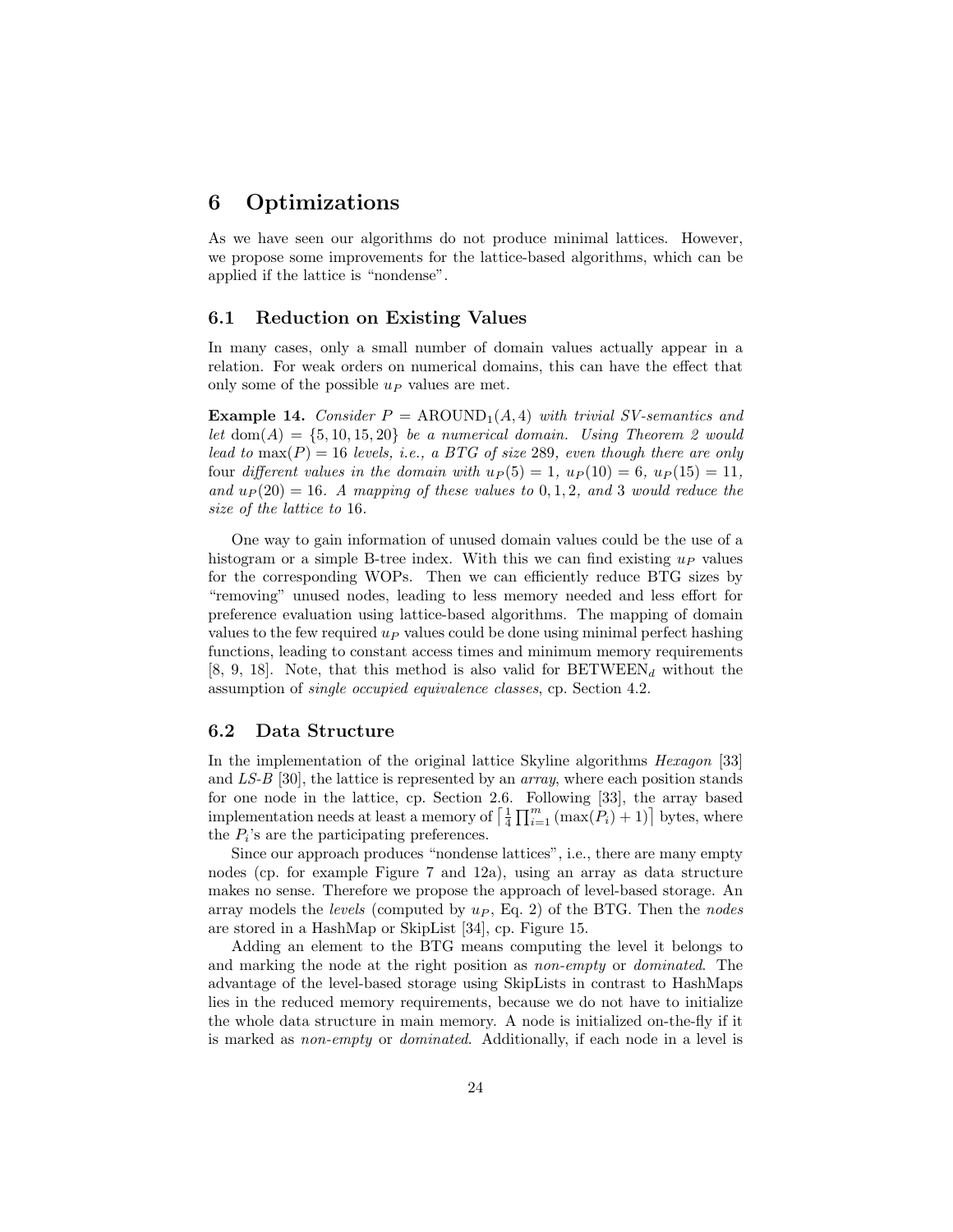

Figure 15: Level-based storage of the BTG in Figure 7 using SkipLists.

dominated, we can remove all nodes from the corresponding SkipList, mark the level-entry in the array as *dominated* and free memory.

Using a level-based representation of the BTG with a HashMap for each level, we have a constant access for each level and  $\mathcal{O}(1)$  for the look-up in the HashMap, since we can use a perfect hash function due the known width of the BTG in each level, cp. [19]. In summary this leads to a runtime complexity of  $\mathcal{O}(dV + dn)$ , too. For the SkipList based BTG implementation we have  $\mathcal{O}(dV + dn \log w)$ , since operations on SkipLists are  $\mathcal{O}(\log w)$  [34], where *w* is the number of elements in the SkipList, i.e., the width of the BTG in the worst case.

## 7 Related Work

Skyline queries and the more general concept of preferences are well-known in the database community since more than a decade. There are many algorithms to compute the *Skyline set*, cp. [6] for an overview. The most prominent algorithms are based on a block-nested-loop style tuple-to-tuple comparison (e.g., BNL [2], or [25, 7, 20]). Based on this several algorithms have been published for parallel Skyline computation [37, 29, 4] or utilizing an index structure [31, 28]. The BNL algorithm is the only one who can evaluate general strict partial orders due to its tuple-to-tuple comparison approach [5]. Most of the other algorithms are restricted to Pareto preferences, because they rely on the *u<sup>P</sup>* value of an object.

Other algorithms exploit the lattice structure induced by a Skyline query, cp. e.g. [33, 30]. Instead of direct comparisons of tuples, a lattice structure represents the better-than relationships. There is also work on parallel preference computation exploiting the lattice [12] and the authors of [14] present how to handle high-cardinality domains. Also the work of [39, 27, 13] exploit the lattice to compute top-k (subspace) Skylines.

The most similar work to ours is  $[1]$ ,  $[3]$ , and  $[36]$ . In  $[1, 17, 32]$  the authors create a spanning tree on a direct acyclic graph where each node is associated with an interval. The authors of [3] map all data points in a new space, where each partially ordered value is substituted by associated coordinates. Their aim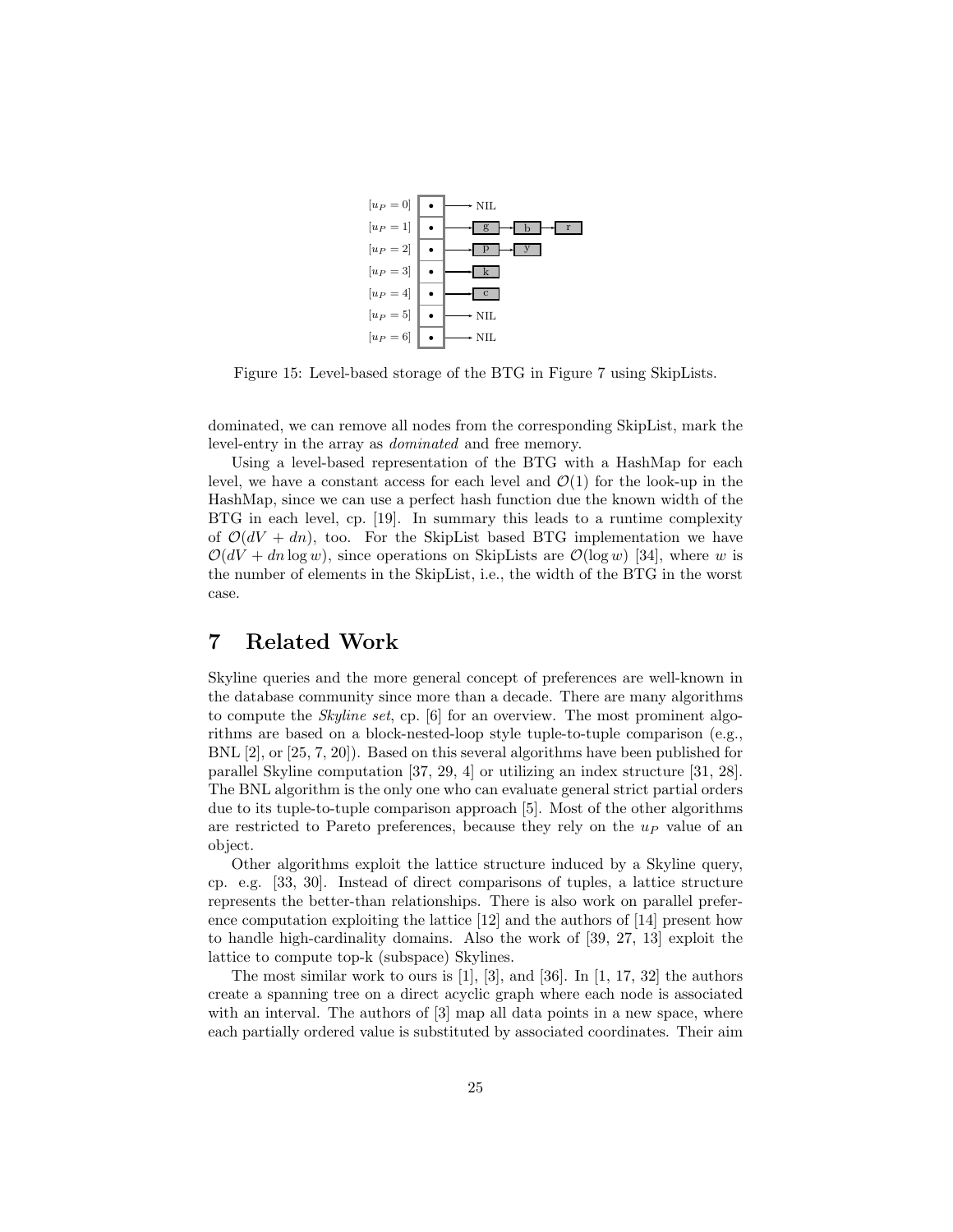was Skyline processing on partially ordered domains. Also [36] handle partially ordered domains using topological sorting. In [35] the author presents a method for the decomposition of strict partial orders into fundamental preference constructs. For this the author studies which preference operators and operands are necessary to express any strict partial order. Non of these papers produce lattice structures, but 'arbitrary' graphs.

## 8 Conclusion and Future Work

In this paper we presented a method to embed all kinds of strict partial orders into lattices. As a consequence, existing lattice based algorithms can be applied to general strict partial orders and prior restrictions on weak order preferences and their combinations in Pareto preferences do not apply anymore.

As we have mentioned, the lattices we construct with our algorithm are not minimal. Nevertheless a reduction of the lattice size is wise as the size of a lattice for a Pareto preference grows exponentially with the lattice sizes of the underlying preferences. Hence our next step will be to address this and improve our algorithm so that it produces minimal lattices embedding strict partial orders. However, this could be a challenging task.

## References

- [1] R. Agrawal, A. Borgida, and H. Jagadish. Efficient Management of Transitive Relationships in Large Data and Knowledge Bases. In *Proceedings of SIGMOD '89*, pages 253–262, New York, NY, USA, 1989. ACM.
- [2] S. Börzsönyi, D. Kossmann, and K. Stocker. The Skyline Operator. In *Proceedings of ICDE '01*, pages 421–430, Washington, DC, USA, 2001. IEEE.
- [3] C. Y. Chan, P.-K. Eng, and K.-L. Tan. Stratified Computation of Skylines with Partially-ordered Domains. In *SIGMOD '05*, pages 203–214, New York, NY, USA, 2005. ACM.
- [4] S. Chester, D. Sidlauskas, I. Assent, and K. S. Bøgh. Scalable Parallelization of Skyline Computation for Multi-Core Processors. In *Proceedings of ICDE '15*, pages 1083–1094, 2015.
- [5] J. Chomicki. Preference Formulas in Relational Queries. In *TODS '03: ACM Transactions on Database Systems*, volume 28, pages 427–466, New York, NY, USA, 2003. ACM Press.
- [6] J. Chomicki, P. Ciaccia, and N. Meneghetti. Skyline Queries, Front and Back. *SIGMOD*, 42(3):6–18, 2013.
- [7] J. Chomicki, P. Godfrey, J. Gryz, and D. Liang. Skyline with Presorting. In *Proceedings of ICDE '03*, pages 717–816, 2003.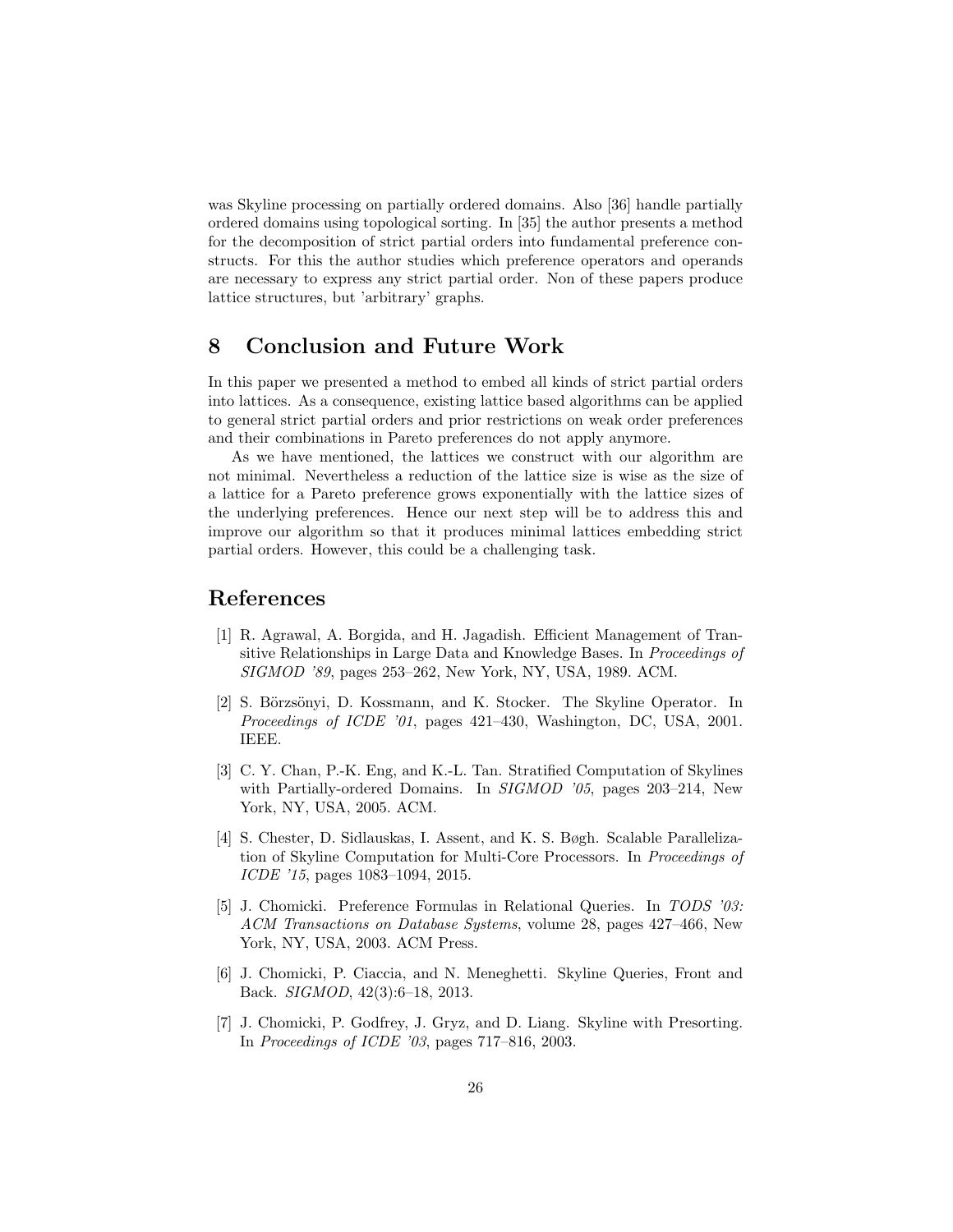- [8] R. J. Cichelli. Minimal Perfect Hash Functions Made Simple. *Commun. ACM*, 23(1):17–19, 1980.
- [9] Z. J. Czech, G. Havas, and B. S. Majewski. An Optimal Algorithm for Generating Minimal Perfect Hash Functions. *Information Processing Letters*, 43(5):257–264, 1992.
- [10] B. A. Davey and H. A. Priestley. *Introduction to Lattices and Order*. Cambridge University Press, Cambridge, UK, 2nd edition, 2002.
- [11] M. Endres and W. Kießling. Semi-Skyline Optimization of Constrained Skyline Queries . In *Proceedings of ADC '11*. ACS, 2011.
- [12] M. Endres and W. Kießling. High Parallel Skyline Computation over Low-Cardinality Domains. In *Proceedings of ADBIS '14*, pages 97–111. Springer, 2014.
- [13] M. Endres and T. Preisinger. Behind the Skyline. In *Proceedings of DBKDA '15*. IARIA, 2015.
- [14] M. Endres, P. Roocks, and W. Kießling. Scalagon: An Efficient Skyline Algorithm for all Seasons. In *Proceedings of DASFAA '15*, 2015.
- [15] P. Fishburn. Preference Structures and their Numerical Representation. *Theor. Comput. Sci.*, 217(2):359–383, 1999.
- [16] P. C. Fishburn. Intransitive Indifference in Preference Theory: A Survey. *Operations Research*, 18(2):207–228, 1970.
- [17] P. C. Fishburn. Interval graphs and interval orders. *Discrete Mathematics*,  $55(2):135 - 149, 1985.$
- [18] E. A. Fox, L. S. Heath, Q. F. Chen, and A. M. Daoud. Practical Minimal Perfect Hash Functions for Large Databases. *Commun. ACM*, 35(1):105– 121, 1992.
- [19] R. Glück, D. Köppl, and G. Wirsching. Computational Aspects of Ordered Integer Partition with Upper Bounds. In *SEA '13: 12th International Symposium on Experimental Algorithms*, pages 79–90, 2013.
- [20] P. Godfrey, R. Shipley, and J. Gryz. Algorithms and Analyses for Maximal Vector Computation. *The VLDB Journal*, 16(1):5–28, 2007.
- [21] H. Han, H. Jung, H. Eom, and H. Y. Yeom. An Efficient Skyline Framework for Matchmaking Applications. *J. Netw. Comput. Appl.*, 34(1):102–115, Jan. 2011.
- [22] W. Kießling. Foundations of Preferences in Database Systems. In *Proceedings of VLDB '02*, pages 311–322, Hong Kong, China, 2002. VLDB.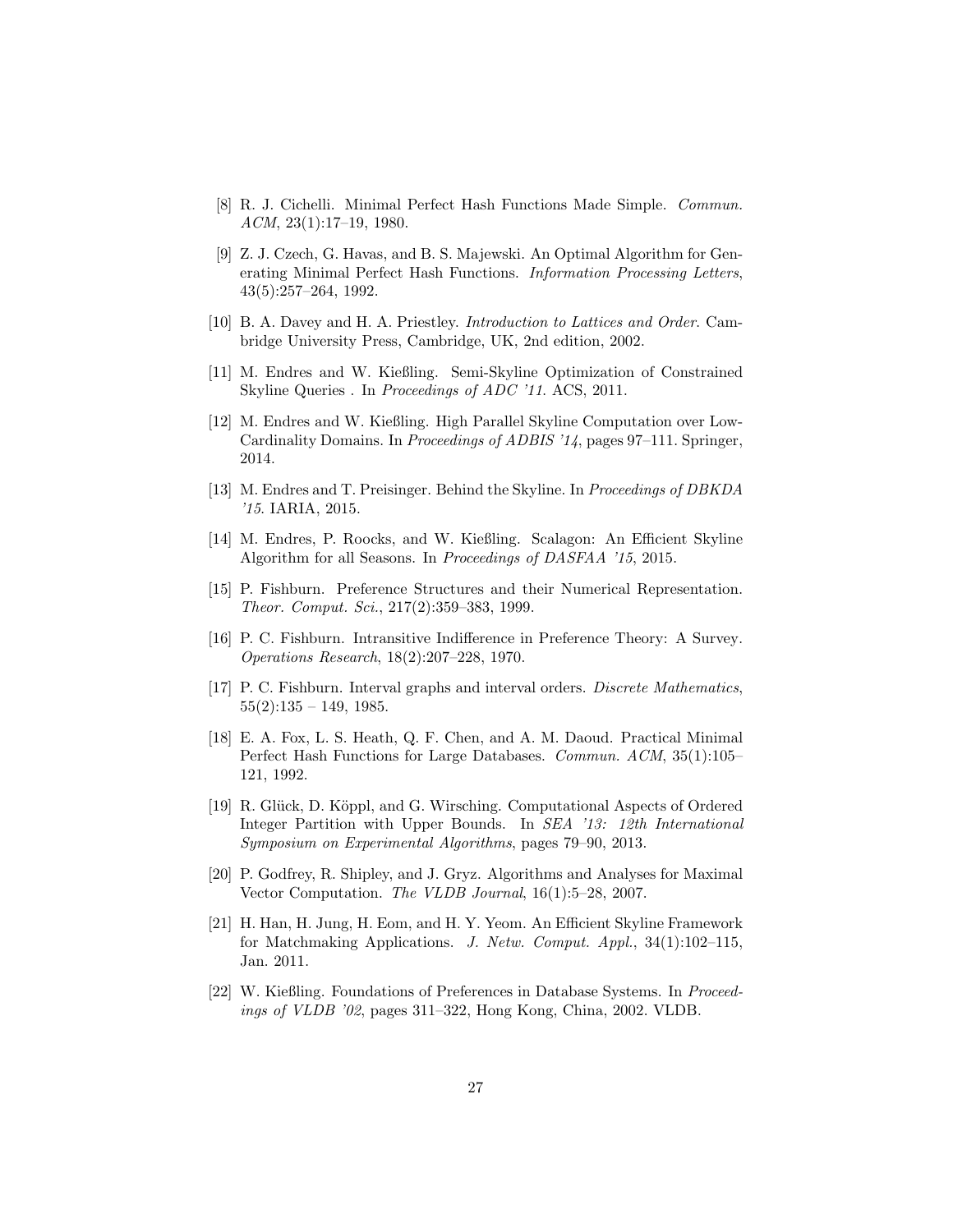- [23] W. Kießling. Preference Queries with SV-Semantics. In *Proceedings of COMAD '05*, pages 15–26, Goa, India, 2005. Computer Society of India.
- [24] W. Kießling, M. Endres, and F. Wenzel. The Preference SQL System An Overview. *Bulletin of the Technical Commitee on Data Engineering, IEEE Computer Society*, 34(2):11–18, 2011.
- [25] D. Kossmann, F. Ramsak, and S. Rost. Shooting Stars in the Sky: An Online Algorithm for Skyline Queries. In *Proceedings of VLDB '02*, pages 275–286.
- [26] J. Lee and S. w. Hwang. BSkyTree: Scalable Skyline Computation Using a Balanced Pivot Selection. In *Proceedings of EDBT '10*, pages 195–206, NY, USA, 2010. ACM.
- [27] J. Lee, G. w. You, and S. w. Hwang. Personalized Top-k Skyline Queries in High-Dimensional Space. *Information Systems*, 34(1):45–61, Mar. 2009.
- [28] K. Lee, B. Zheng, H. Li, and W.-C. Lee. Approaching the Skyline in Z Order. In *Proceedings of VLDB '07*, pages 279–290. VLDB Endowment, 2007.
- [29] S. Liknes, A. Vlachou, C. Doulkeridis, and K. Nørvåg. APSkyline: Improved Skyline Computation for Multicore Architectures. In *Proc. of DAS-FAA '14*.
- [30] M. Morse, J. M. Patel, and H. V. Jagadish. Efficient Skyline Computation over Low-Cardinality Domains. In *Proceedings of VLDB '07*, pages 267– 278, 2007.
- [31] D. Papadias, Y. Tao, G. Fu, and B. Seeger. An Optimal and Progressive Algorithm for Skyline Queries. In *Proceedings of SIGMOD '03*, pages 467– 478. ACM, 2003.
- [32] M. Pirlot and P. Vincke. *Semi Orders*. Kluwer Academic, Dordrecht, 1997.
- [33] T. Preisinger and W. Kießling. The Hexagon Algorithm for Evaluating Pareto Preference Queries. In *Proceedings of MPref '07*, 2007.
- [34] W. Pugh. Skip Lists: A Probabilistic Alternative to Balanced Trees. *Commun. ACM*, 33(6):668–676, 1990.
- [35] P. Roocks. Preference Decomposition and the Expressiveness of Preference Query Languages. In *Proceedings of MPC '15*, volume 9129 of *LNCS*, pages 71–92. Springer, 2015.
- [36] D. Sacharidis, S. Papadopoulos, and D. Papadias. Topologically Sorted Skylines for Partially Ordered Domains. In *Proceedings of ICDE '09*, pages 1072–1083, Washington, DC, USA, 2009. IEEE.